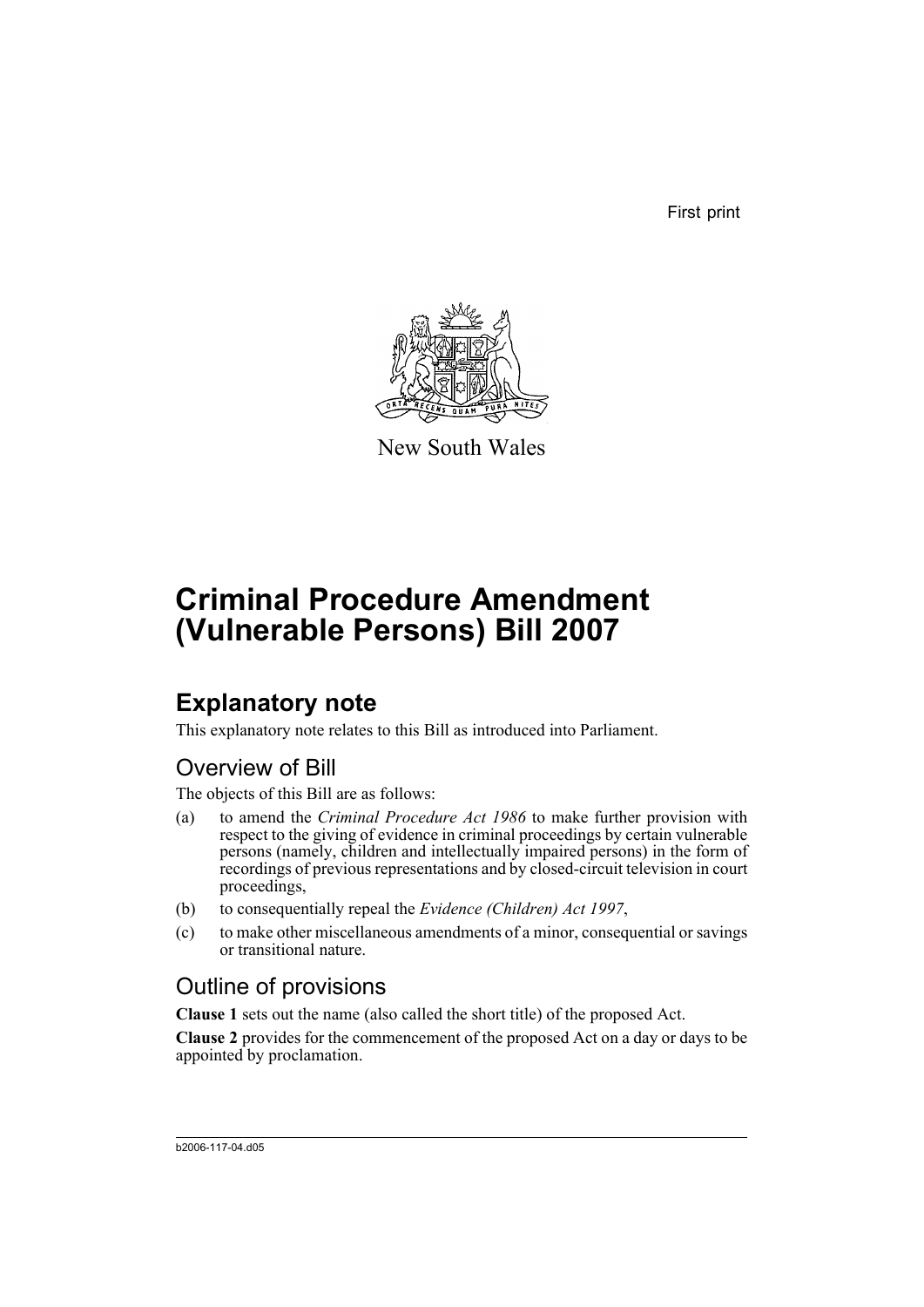Explanatory note

**Clause 3** is a formal provision that gives effect to the amendments to the *Criminal Procedure Act 1986* set out in Schedule 1.

**Clause 4** is a formal provision that gives effect to the amendments to the Acts set out in Schedule 2.

**Clause 5** repeals the *Evidence (Children) Act 1997*.

**Clause 6** repeals the *Evidence (Children) Regulation 2004*.

**Clause 7** provides for the repeal of the proposed Act after all the amendments made by the proposed Act have commenced. Once the amendments have commenced the proposed Act will be spent and section 30 of the *Interpretation Act 1987* provides that the repeal of an amending Act does not affect the amendments made by that Act.

### **Schedule 1 Amendment of Criminal Procedure Act 1986**

#### **Amendments relating to evidence given by vulnerable persons**

**Schedule 1 [13]** inserts a new Part 6 (proposed sections 306M–306ZP) into Chapter 6 of the *Criminal Procedure Act 1986* dealing with the giving of evidence in certain proceedings by 'vulnerable persons' (defined as children and intellectually impaired persons). For the purposes of the proposed Part, a person is defined to be *intellectually impaired* if the person has:

- (a) an appreciably below average general intellectual function, or
- (b) a cognitive impairment (including dementia or autism) arising from, or as a result of, an acquired brain injury, neurological disorder or a developmental disorder, or
- (c) any other intellectual disability.

The proposed Part substantially re-enacts, with some minor modifications, the provisions of the *Evidence (Children) Act 1997* (which is repealed by clause 5) so as  $\overline{t}$ o:

- (a) enable electronically recorded interviews made by investigating officials with a witness who is a vulnerable person to be admitted into evidence as part or all of such a person's evidence in chief in any criminal proceedings, and
- (b) confer an entitlement on vulnerable persons to give evidence in criminal and certain other proceedings by means of closed-circuit television facilities or other similar technology, rather than by attending the proceedings to give oral evidence.

In relation to intellectually impaired persons, the proposed Part will only apply to evidence given by such persons in the manner provided by the Part if the court is satisfied that the facts of the case may be better ascertained if the person's evidence is given in such a manner.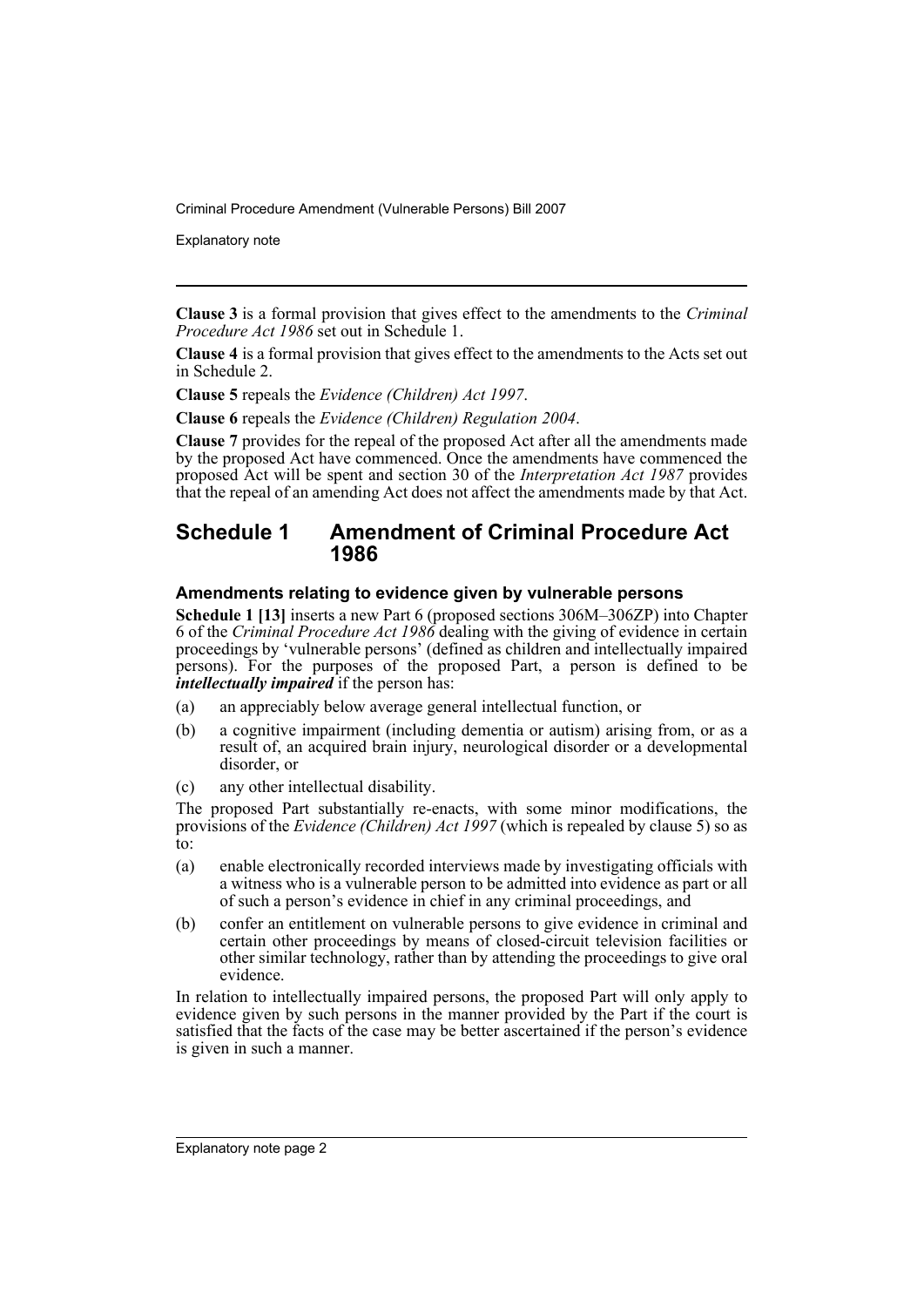Explanatory note

The minor modifications contained in the proposed Part include the following:

- (a) Section 7 of the *Evidence (Children) Act 1997*, which has not been commenced because of operational difficulties, requires an investigating official who questions a child in connection with the investigation of the commission or possible commission of an offence by the child or any other person to ensure that any representation made by the child in the course of the interview, and that the investigating official considers may be adduced as evidence in a court, is recorded. The equivalent section proposed to be inserted into the *Criminal Procedure Act 1986* provides that the regulations may require an investigating official to record interviews with vulnerable persons (see proposed section 306Q).
- (b) At present, section 11 of the *Evidence (Children) Act 1997* provides that a child is entitled to give evidence in chief of a previous representation in the form of a recording made by an investigating official of an interview in the course of which the previous representation was made. In particular, section 11 (1A) of that Act currently provides that a child who is 16 years of age or more but less than 18 years of age at the time evidence is given is only entitled to give evidence in the form of a recording of a previous representation made by the child when the child was less than 16 years of age. The equivalent section proposed to be inserted into the *Criminal Procedure Act 1986* provides, instead, that such evidence may be admitted no matter what age the person is at the time evidence is given (see proposed section 306U).
- (c) Section 12 of the *Evidence (Children) Act 1997* currently provides that the hearsay rule and the opinion rule do not prevent the admission or use of a recording of a child's previous representation. However, if the child is not the accused person in the proceeding, the recording is to be admissible only if it is proved that the accused person and his or her lawyer (if any) were given a reasonable opportunity (in accordance with regulations that set out certain notice requirements) to listen to, and in the case of a video recording, view the recording. The equivalent section proposed to be inserted into the *Criminal Procedure Act 1986* further provides that if the notice requirements under the regulations have not been complied with, the recording may still be admitted if the court is satisfied that the parties consent and the accused person and his or her lawyer have been given a reasonable opportunity (otherwise than in accordance with the regulations) to listen to or view the recording (see proposed section 306V).
- (d) Section 21 of the *Evidence (Children) Act 1997* currently provides that closed-circuit television facilities and other similar technology used for giving the evidence of a child are not to be used for the giving of identification evidence. The equivalent section proposed to be inserted into the *Criminal Procedure Act 1986* further provides that identification evidence may still be given by means of closed-circuit television facilities or any other similar technology that relates to evidence that is not a fact in issue (see proposed section 306ZE).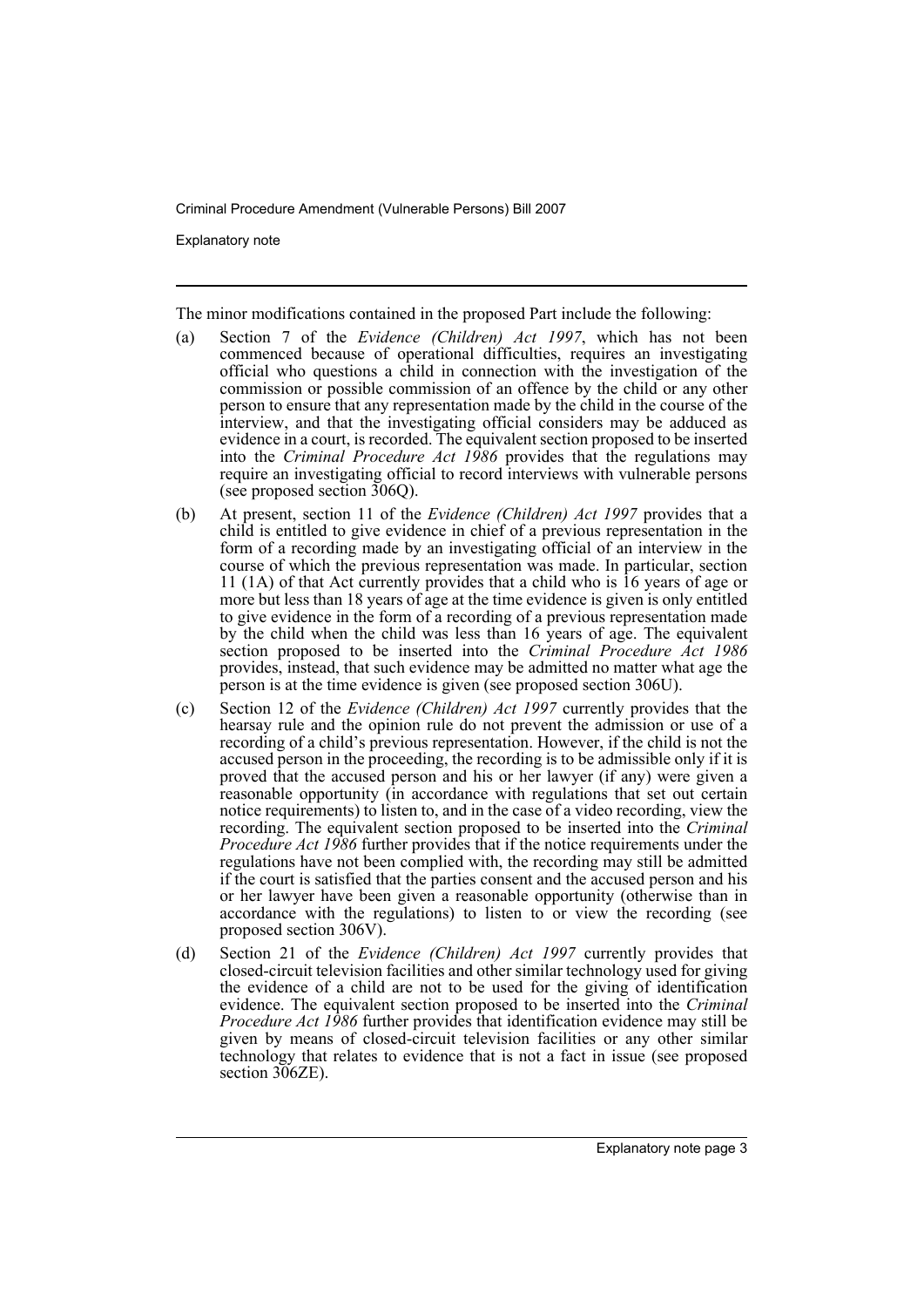Explanatory note

#### **Other amendments**

Section 91 of the *Criminal Procedure Act 1986* provides that a person who made a written statement tendered as evidence in committal proceedings may be directed by a Magistrate to attend at the proceedings. **Schedule 1 [2]** provides that a direction may not be given under section 91 so as to require the attendance of the complainant in certain sexual offence proceedings if the complainant is intellectually impaired.

**Schedule 1 [1] and [3]–[12]** amend various sections of the *Criminal Procedure Act 1986* as a consequence of the repeal of the *Evidence (Children) Act 1997* and the amendments made by Schedule  $1$  [13].

Schedule 1 [14] enables savings and transitional regulations to be made as a consequence of the proposed Act.

**Schedule 1 [15]** inserts savings and transitional provisions as a consequence of the enactment of the proposed Act.

## **Schedule 2 Consequential amendment of other Acts**

**Schedule 2** amends the *Children (Criminal Proceedings) Act 1987*, the *Crimes Act 1900* and the *Evidence (Audio and Audio Visual Links) Act 1998* as a consequence of the repeal of the *Evidence (Children) Act 1997* and the amendments made by Schedule 1 [13].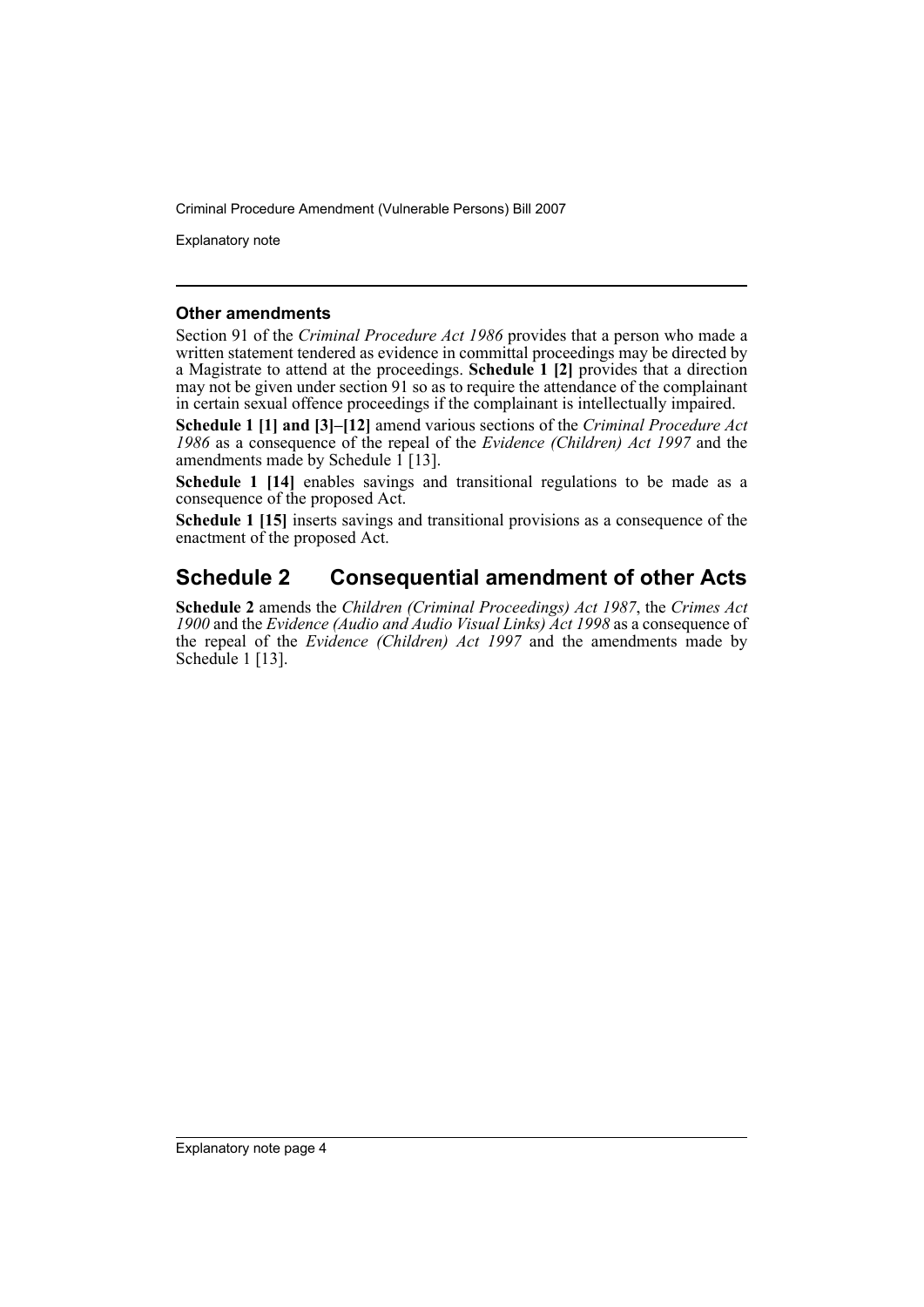First print



New South Wales

# **Criminal Procedure Amendment (Vulnerable Persons) Bill 2007**

## **Contents**

|            |                                                 | Page |
|------------|-------------------------------------------------|------|
|            | Name of Act                                     |      |
|            | Commencement                                    | 2    |
| 3          | Amendment of Criminal Procedure Act 1986 No 209 |      |
| 4          | Consequential amendment of other Acts           | 2    |
| 5          | Repeal of Evidence (Children) Act 1997 No 143   | 2    |
| 6          | Repeal of Evidence (Children) Regulation 2004   |      |
|            | Repeal of Act                                   | 2    |
| Schedule 1 | Amendment of Criminal Procedure Act 1986        | 3    |
| Schedule 2 | Consequential amendment of other Acts           |      |
|            |                                                 |      |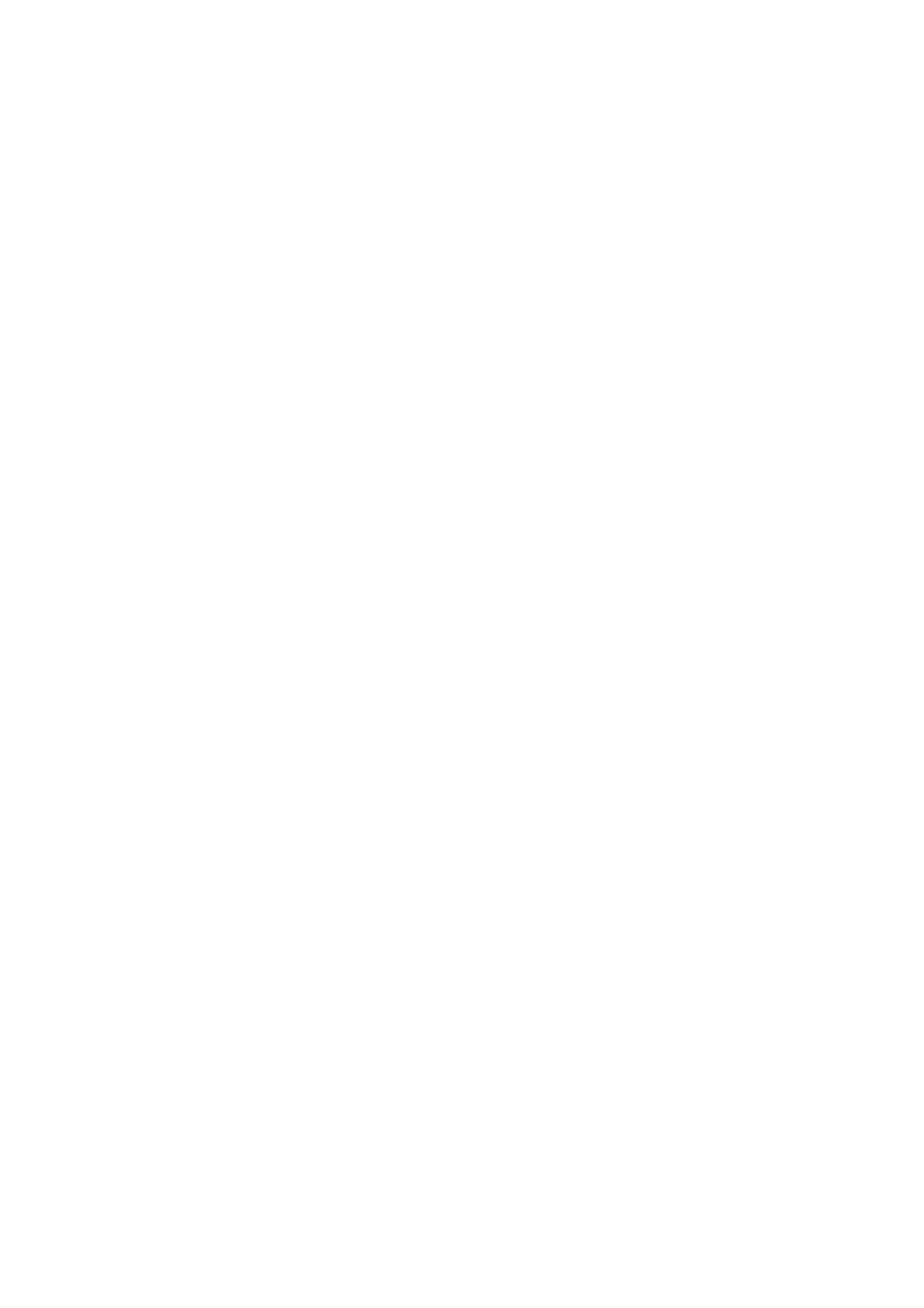

New South Wales

# **Criminal Procedure Amendment (Vulnerable Persons) Bill 2007**

No , 2007

### **A Bill for**

An Act to amend the *Criminal Procedure Act 1986* to make further provision with respect to the giving of evidence in proceedings by children and intellectually impaired persons and to consequentially repeal the *Evidence (Children) Act 1997*; and for other purposes.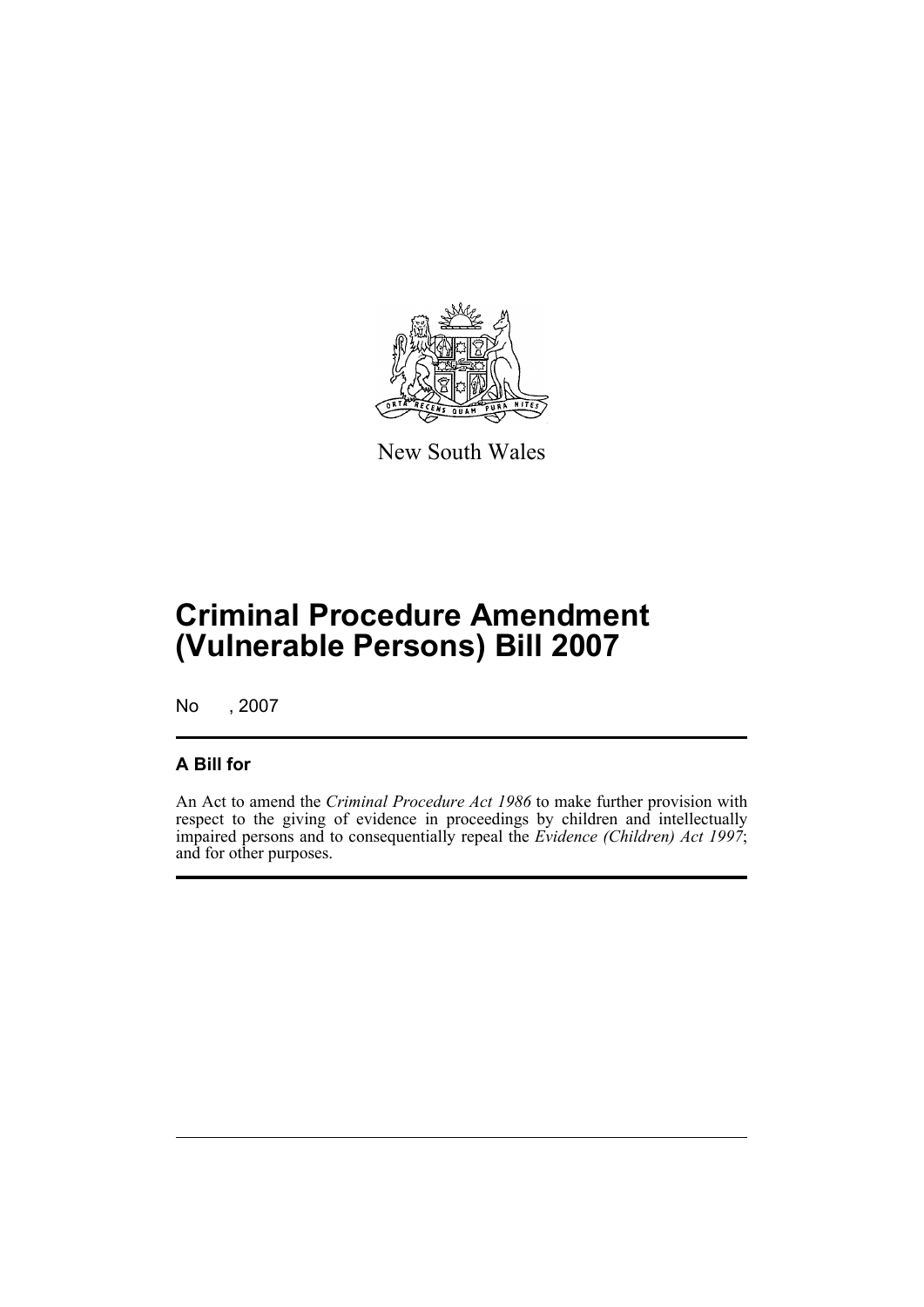<span id="page-7-6"></span><span id="page-7-5"></span><span id="page-7-4"></span><span id="page-7-3"></span><span id="page-7-2"></span><span id="page-7-1"></span><span id="page-7-0"></span>

|              | The Legislature of New South Wales enacts:                                                                                                                       | $\mathbf{1}$                 |  |  |  |  |
|--------------|------------------------------------------------------------------------------------------------------------------------------------------------------------------|------------------------------|--|--|--|--|
| 1            | <b>Name of Act</b>                                                                                                                                               |                              |  |  |  |  |
|              | This Act is the Criminal Procedure Amendment (Vulnerable Persons)<br>Act 2007.                                                                                   | 3<br>$\overline{\mathbf{4}}$ |  |  |  |  |
| $\mathbf{2}$ | <b>Commencement</b>                                                                                                                                              | 5                            |  |  |  |  |
|              | This Act commences on a day or days to be appointed by proclamation.                                                                                             | 6                            |  |  |  |  |
| 3            | <b>Amendment of Criminal Procedure Act 1986 No 209</b>                                                                                                           | $\overline{7}$               |  |  |  |  |
|              | The Criminal Procedure Act 1986 is amended as set out in Schedule 1.                                                                                             | 8                            |  |  |  |  |
| 4            | <b>Consequential amendment of other Acts</b>                                                                                                                     | 9                            |  |  |  |  |
|              | The Acts specified in Schedule 2 are amended as set out in that<br>Schedule.                                                                                     | 10<br>11                     |  |  |  |  |
| 5            | Repeal of Evidence (Children) Act 1997 No 143                                                                                                                    | 12                           |  |  |  |  |
|              | The Evidence (Children) Act 1997 is repealed.                                                                                                                    | 13                           |  |  |  |  |
| 6            | Repeal of Evidence (Children) Regulation 2004                                                                                                                    | 14                           |  |  |  |  |
|              | The Evidence (Children) Regulation 2004 is repealed.                                                                                                             | 15                           |  |  |  |  |
| 7            | <b>Repeal of Act</b>                                                                                                                                             | 16                           |  |  |  |  |
|              | This Act is repealed on the day following the day on which all of the<br>(1)<br>provisions of this Act have commenced.                                           | 17<br>18                     |  |  |  |  |
|              | The repeal of this Act does not, because of the operation of section 30<br>(2)<br>of the <i>Interpretation Act 1987</i> , affect any amendment made by this Act. | 19<br>20                     |  |  |  |  |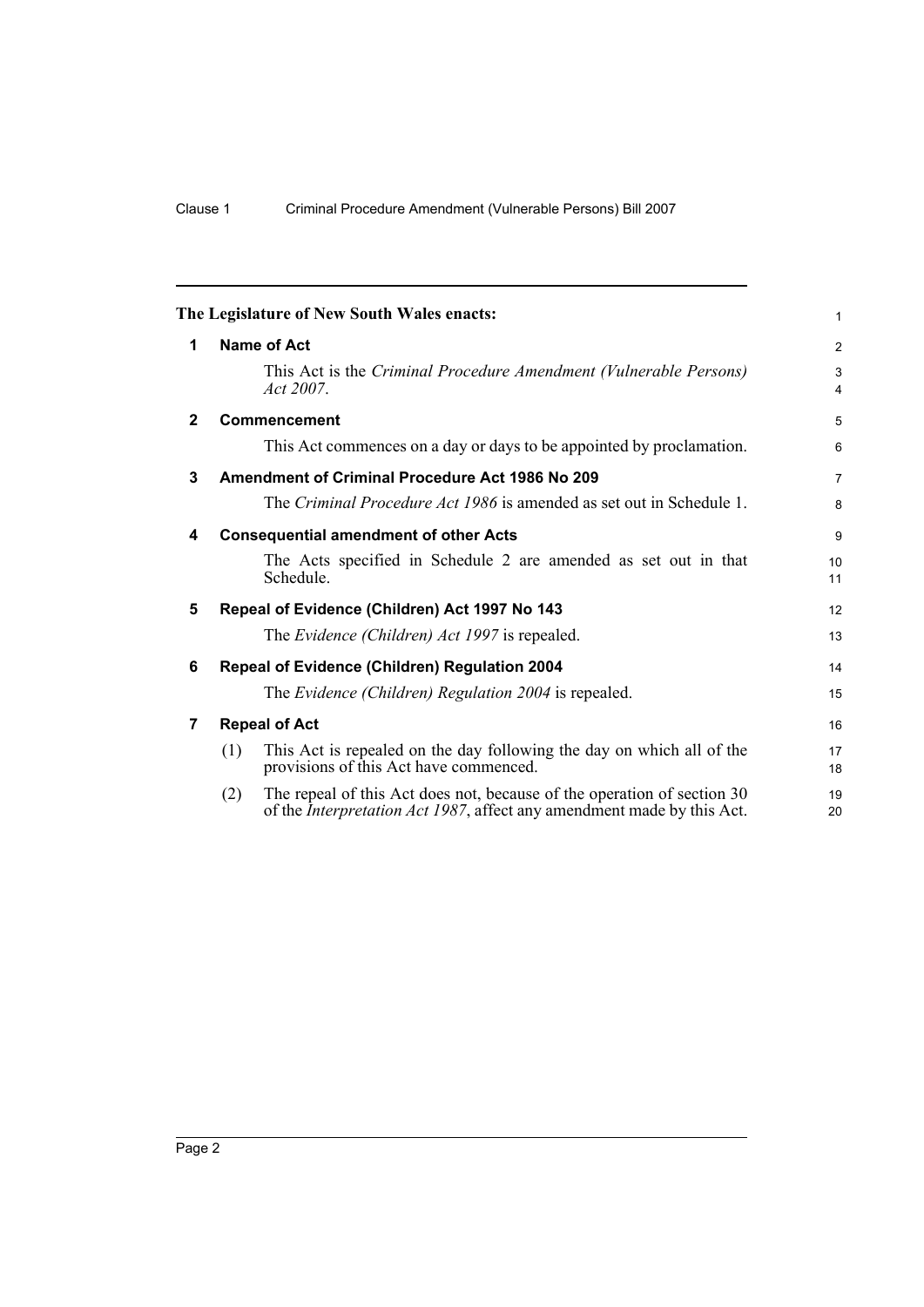Amendment of Criminal Procedure Act 1986 Schedule 1

### <span id="page-8-0"></span>**Schedule 1 Amendment of Criminal Procedure Act 1986**

(Section 3)

1  $\mathfrak{p}$ 

3 4 5

#### **[1] Section 76**

Omit the section. Insert instead:

#### **76 Recordings of interviews with vulnerable persons**

- (1) A written statement may be in the form of a transcript of a recording made by an investigating official of an interview with a vulnerable person, during which the vulnerable person was questioned by the investigating official in connection with the investigation of the commission or possible commission of the offence (as referred to in section 306R), but only if this section is complied with.
- (2) The copy of the transcript of the recording must be certified by an investigating official as an accurate transcript of the recording and served on the accused person in accordance with section 75.
- (3) The accused person must be given, in accordance with the regulations under section 306V  $\check{c}$ 2), a reasonable opportunity to listen to and, in the case of a video recording, to view, the recording.
- (4) However, if the requirements of the regulations under section 306V (2) have not been complied with, the recording may be admitted if the court is satisfied that:
	- (a) the parties consent to the recording being admitted, or
	- (b) the accused person and his or her lawyer (if any) have been given a reasonable opportunity otherwise than in accordance with such regulations to listen to or view the recording and it would be in the interests of justice to admit the recording.
- (5) Nothing in this Division requires the prosecutor to serve on the accused person a copy of the actual recording made by an investigating official of an interview with the vulnerable person (other than a transcript of the record).
- (6) This section does not affect section 306V (2).
- (7) Section 79 (3) does not apply to or in relation to a written statement certified under this section.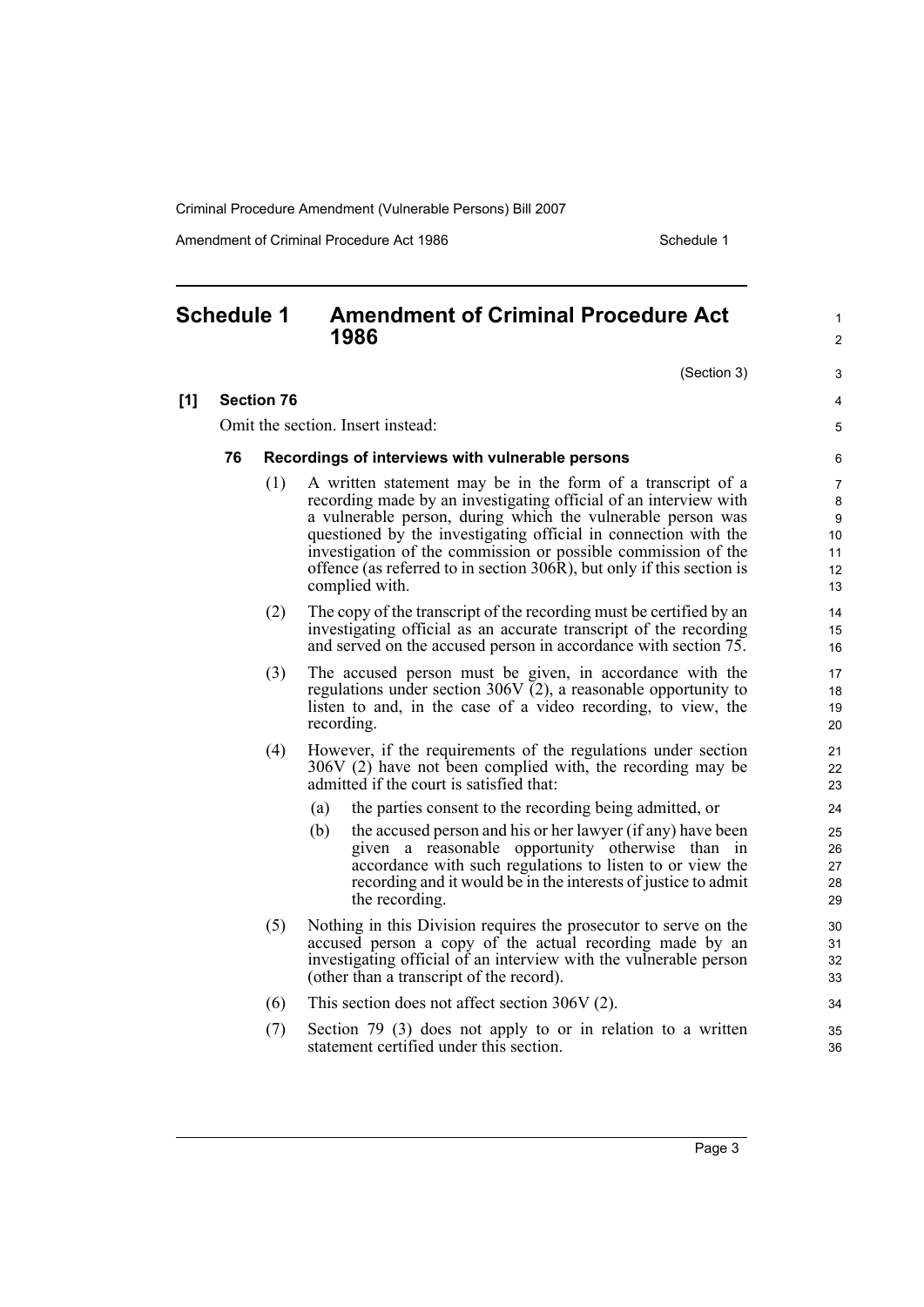Schedule 1 Amendment of Criminal Procedure Act 1986

|     |     | (8)                | In this section:                                                                                                                                                                                                                                                                                                                                                                                                                                                                                              | 1                                                                                           |
|-----|-----|--------------------|---------------------------------------------------------------------------------------------------------------------------------------------------------------------------------------------------------------------------------------------------------------------------------------------------------------------------------------------------------------------------------------------------------------------------------------------------------------------------------------------------------------|---------------------------------------------------------------------------------------------|
|     |     |                    | <i>investigating official</i> has the same meaning as it has in Part 6 of<br>Chapter 6.                                                                                                                                                                                                                                                                                                                                                                                                                       | $\overline{2}$<br>3                                                                         |
|     |     |                    | <i>vulnerable person</i> has the same meaning as it has in Part 6 of<br>Chapter 6.                                                                                                                                                                                                                                                                                                                                                                                                                            | 4<br>5                                                                                      |
|     |     |                    | Note. Part 6 of Chapter 6 allows vulnerable persons (children and<br>intellectually impaired persons) to give evidence of a previous<br>representation in the form of a recording made by an investigating official<br>of an interview with the vulnerable person. Section 306V (2) (which is<br>contained in that Part) provides that such evidence is not to be admitted<br>unless the accused person and his or her lawyer have been given a<br>reasonable opportunity to listen to or view the recording. | $\,6$<br>$\overline{\mathcal{I}}$<br>8<br>$\boldsymbol{9}$<br>10<br>11<br>$12 \overline{ }$ |
| [2] |     |                    | Section 91 Witness may be directed to attend                                                                                                                                                                                                                                                                                                                                                                                                                                                                  | 13                                                                                          |
|     |     |                    | Insert after section 91 $(7)$ :                                                                                                                                                                                                                                                                                                                                                                                                                                                                               | 14                                                                                          |
|     |     | (7A)               | A direction may not be given under this section so as to require<br>the attendance of the complainant in proceedings for a prescribed<br>sexual offence if the complainant is an intellectually impaired<br>person (within the meaning of Part 6 of Chapter 6).                                                                                                                                                                                                                                               | 15<br>16<br>17<br>18                                                                        |
| [3] |     | <b>Section 185</b> |                                                                                                                                                                                                                                                                                                                                                                                                                                                                                                               | 19                                                                                          |
|     |     |                    | Omit the section. Insert instead:                                                                                                                                                                                                                                                                                                                                                                                                                                                                             | 20                                                                                          |
|     | 185 |                    | Recording of interviews with vulnerable persons                                                                                                                                                                                                                                                                                                                                                                                                                                                               | 21                                                                                          |
|     |     | (1)                | If the prosecutor intends to call a vulnerable person to give<br>evidence in proceedings, the brief of evidence may include a<br>transcript of a recording made by an investigating official of an<br>interview with the vulnerable person, during which the<br>vulnerable person was questioned by the investigating official in<br>connection with the investigation of the commission or possible<br>commission of the offence (as referred to in section 306R).                                           | 22<br>23<br>24<br>25<br>26<br>27<br>28                                                      |
|     |     | (2)                | A copy of the transcript of the recording must be certified by an<br>investigating official as an accurate transcript of the recording<br>and served on the accused person in accordance with section 183.                                                                                                                                                                                                                                                                                                    | 29<br>30<br>31                                                                              |
|     |     | (3)                | A brief of evidence that includes a transcript of a recording of an<br>interview with a vulnerable person is not required also to include<br>a written statement from the vulnerable person concerned.                                                                                                                                                                                                                                                                                                        | 32<br>33<br>34                                                                              |
|     |     | (4)                | The transcript of the recording is taken, for the purposes of this<br>Division, to be a written statement taken from the vulnerable<br>person. Accordingly, any document or other thing identified in<br>the transcript as a proposed exhibit forms part of the brief of<br>evidence.                                                                                                                                                                                                                         | 35<br>36<br>37<br>38<br>39                                                                  |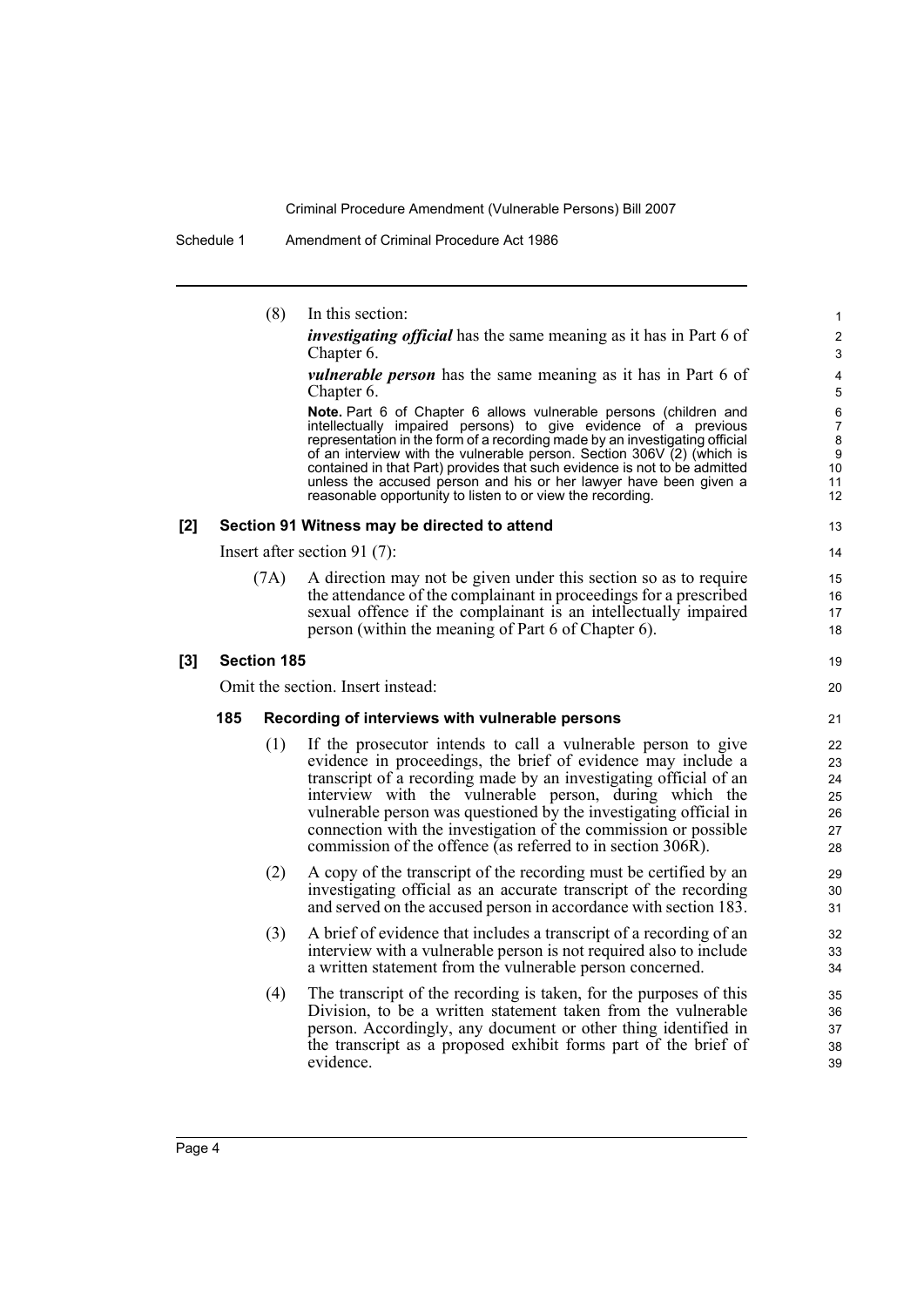Amendment of Criminal Procedure Act 1986 Schedule 1

|     | (5)                               |               | Nothing in this Division requires the prosecutor to serve on the<br>accused person a copy of the actual recording made by an<br>investigating official of an interview with the vulnerable person.                                                                                                                                                                                                                                                                                                            | 1<br>$\overline{2}$<br>3                              |
|-----|-----------------------------------|---------------|---------------------------------------------------------------------------------------------------------------------------------------------------------------------------------------------------------------------------------------------------------------------------------------------------------------------------------------------------------------------------------------------------------------------------------------------------------------------------------------------------------------|-------------------------------------------------------|
|     | (6)                               |               | This section does not affect section $306V(2)$ .                                                                                                                                                                                                                                                                                                                                                                                                                                                              |                                                       |
|     |                                   |               |                                                                                                                                                                                                                                                                                                                                                                                                                                                                                                               | $\overline{4}$                                        |
|     | (7)                               |               | In this section:                                                                                                                                                                                                                                                                                                                                                                                                                                                                                              | 5                                                     |
|     |                                   | Chapter 6.    | <i>investigating official</i> has the same meaning as it has in Part 6 of                                                                                                                                                                                                                                                                                                                                                                                                                                     | 6<br>$\overline{7}$                                   |
|     |                                   | Chapter 6.    | <i>vulnerable person</i> has the same meaning as it has in Part 6 of                                                                                                                                                                                                                                                                                                                                                                                                                                          | $\bf 8$<br>9                                          |
|     |                                   |               | Note. Part 6 of Chapter 6 allows vulnerable persons (children and<br>intellectually impaired persons) to give evidence of a previous<br>representation in the form of a recording made by an investigating official<br>of an interview with the vulnerable person. Section 306V (2) (which is<br>contained in that Part) provides that such evidence is not to be admitted<br>unless the accused person and his or her lawyer have been given a<br>reasonable opportunity to listen to or view the recording. | 10<br>11<br>$12 \overline{ }$<br>13<br>14<br>15<br>16 |
| [4] | <b>Section 274 Application</b>    |               |                                                                                                                                                                                                                                                                                                                                                                                                                                                                                                               | 17                                                    |
|     | Insert at the end of the section: |               |                                                                                                                                                                                                                                                                                                                                                                                                                                                                                                               | 18                                                    |
|     |                                   | $306ZA(c)$ ). | Note. Certain provisions of Part 6 (Giving of evidence by vulnerable<br>persons) of this Chapter extend to evidence given in proceedings of a<br>civil nature arising from certain offences (for example, see section                                                                                                                                                                                                                                                                                         | 19<br>20<br>21<br>22                                  |
| [5] |                                   |               | Sections 291 (2) and (5), 291C (1) and 306E (3)                                                                                                                                                                                                                                                                                                                                                                                                                                                               | 23                                                    |
|     |                                   |               | Omit "the <i>Evidence (Children) Act 1997</i> " wherever occurring.                                                                                                                                                                                                                                                                                                                                                                                                                                           | 24                                                    |
|     | Insert instead "Part 6".          |               |                                                                                                                                                                                                                                                                                                                                                                                                                                                                                                               | 25                                                    |
| [6] |                                   |               | Section 291A Other parts of proceedings may be heard in camera                                                                                                                                                                                                                                                                                                                                                                                                                                                | 26                                                    |
|     |                                   |               | Omit section 291A (6) (b). Insert instead:                                                                                                                                                                                                                                                                                                                                                                                                                                                                    | 27                                                    |
|     |                                   | (b)           | the entitlement of a vulnerable person (within the meaning<br>of Part 6) to have a person present when giving evidence<br>under section 306ZK.                                                                                                                                                                                                                                                                                                                                                                | 28<br>29<br>30                                        |
| [7] |                                   |               | Section 291B Incest offence proceedings to be held entirely in camera                                                                                                                                                                                                                                                                                                                                                                                                                                         | 31                                                    |
|     |                                   |               | Omit section 291B (3) (b). Insert instead:                                                                                                                                                                                                                                                                                                                                                                                                                                                                    | 32                                                    |
|     |                                   | (b)           | the entitlement of a vulnerable person (within the meaning<br>of Part 6) to have a person present when giving evidence<br>under section 306ZK.                                                                                                                                                                                                                                                                                                                                                                | 33<br>34<br>35                                        |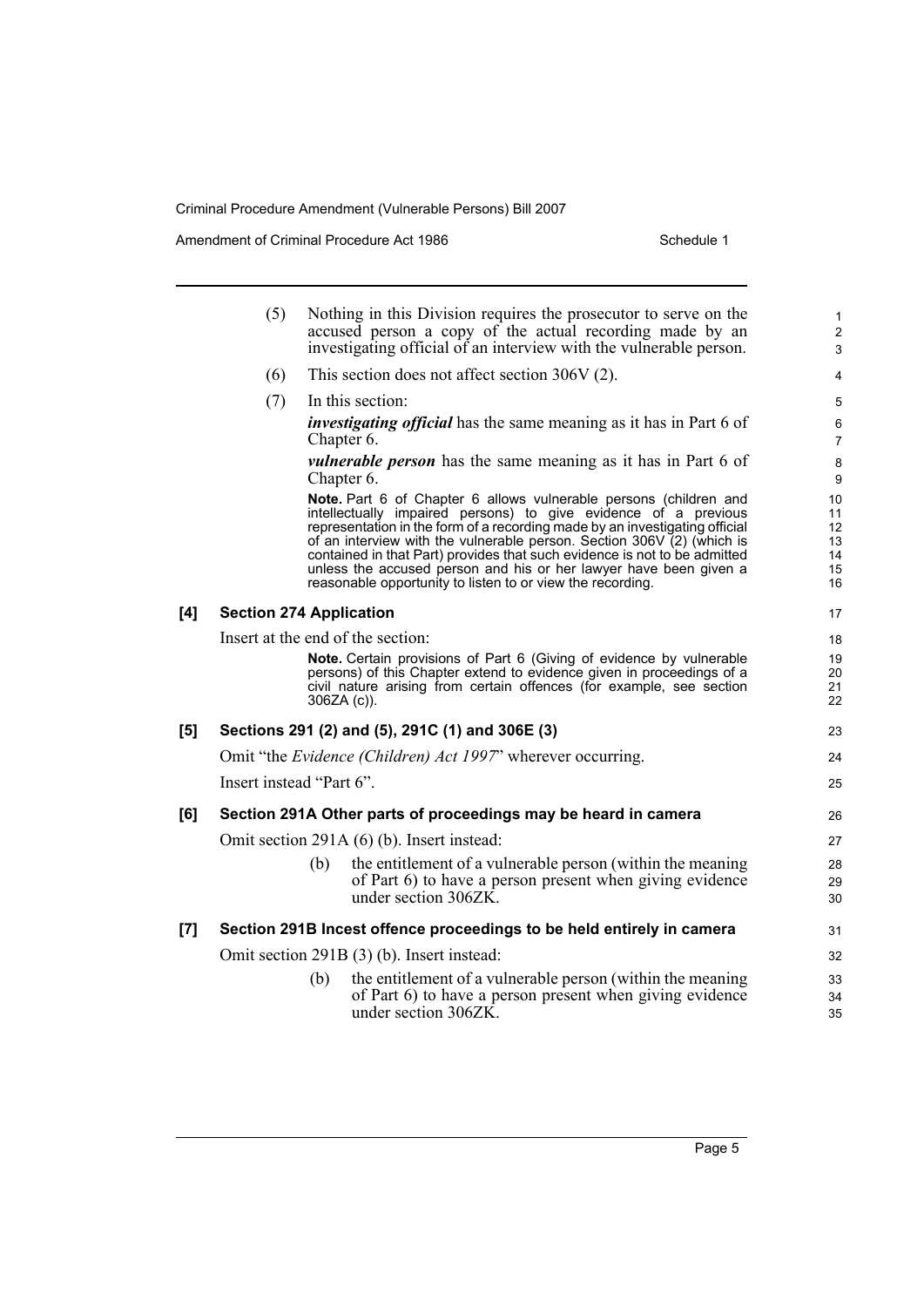| [8]  | unrepresented           | Section 294A Arrangements for complainant in prescribed sexual<br>offence proceedings giving evidence when accused person is                                 | $\mathbf{1}$<br>$\overline{2}$<br>$\mathbf{3}$ |
|------|-------------------------|--------------------------------------------------------------------------------------------------------------------------------------------------------------|------------------------------------------------|
|      |                         | Omit "section 28 of the <i>Evidence (Children) Act 1997</i> " from section 294A (5).                                                                         | $\overline{4}$                                 |
|      |                         | Insert instead "section 306ZL".                                                                                                                              | 5                                              |
| [9]  |                         | Section 294B Giving of evidence by complainant in prescribed sexual<br>offence proceedings—alternative arrangements                                          | 6<br>$\overline{7}$                            |
|      | 294B (2).               | Omit "child if Part 4 of the <i>Evidence (Children) Act 1997</i> " from section                                                                              | 8<br>9                                         |
|      | of that Part".          | Insert instead "vulnerable person (within the meaning of Part 6) if Division 4                                                                               | 10<br>11                                       |
| [10] |                         | Section 294C Complainant entitled to have support person or persons<br>present when giving evidence                                                          | 12<br>13                                       |
|      |                         | Omit "the Evidence (Children) Act 1997" from section 294C (2) (a).                                                                                           | 14                                             |
|      |                         | Insert instead "Part 6".                                                                                                                                     | 15                                             |
| [11] | <b>Section 294C (6)</b> |                                                                                                                                                              | 16                                             |
|      |                         | Omit "If the complainant is under the age of 16 years when the evidence is<br>given, section 27 of the <i>Evidence (Children) Act 1997</i> does not apply.". | 17<br>18                                       |
| [12] |                         | Section 294C (7) and (8)                                                                                                                                     | 19                                             |
|      |                         | Insert after section 294C $(6)$ (before the note):                                                                                                           | 20                                             |
|      | (7)                     | If the complainant is a vulnerable person (within the meaning of<br>Part 6) when the evidence is given, section 306ZK does not<br>apply.                     | 21<br>22<br>23                                 |
|      | (8)                     | Nothing in this section affects any entitlement a complainant has<br>under section 275B.                                                                     | 24<br>25                                       |
|      |                         |                                                                                                                                                              |                                                |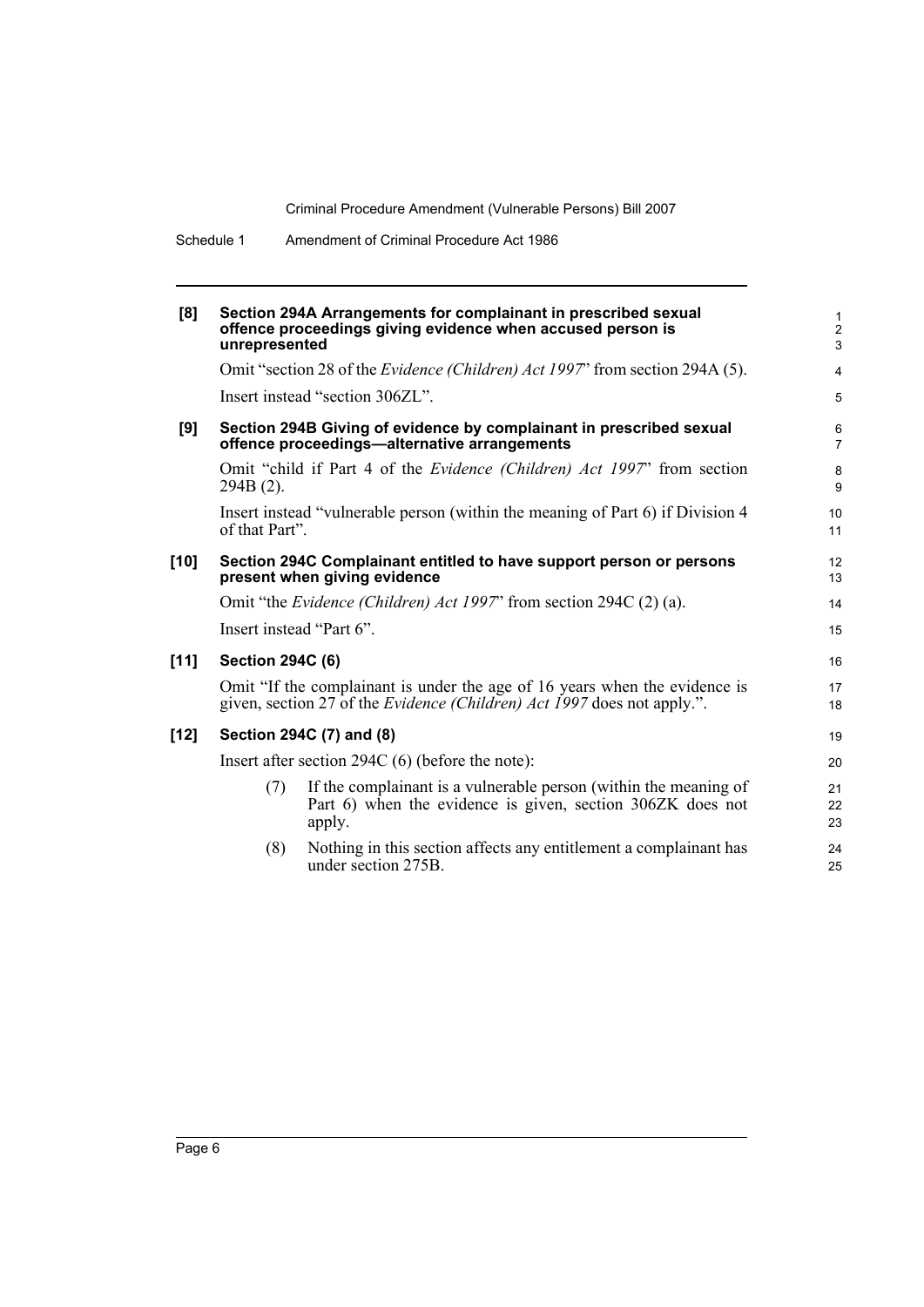Amendment of Criminal Procedure Act 1986 Schedule 1

| $[13]$ |        | Chapter 6, Part 6<br>Insert after Part 5: |                    |                                                                                                                        | $\mathbf{1}$   |
|--------|--------|-------------------------------------------|--------------------|------------------------------------------------------------------------------------------------------------------------|----------------|
|        |        |                                           |                    |                                                                                                                        | $\overline{2}$ |
|        | Part 6 |                                           |                    | Giving of evidence by vulnerable persons                                                                               | 3              |
|        |        | <b>Division 1</b>                         |                    | <b>Preliminary</b>                                                                                                     | 4              |
|        | 306M   |                                           | <b>Definitions</b> |                                                                                                                        | 5              |
|        |        | (1)                                       |                    | In this Part:                                                                                                          | 6              |
|        |        |                                           |                    | child protection prohibition order means a prohibition order                                                           | 7              |
|        |        |                                           |                    | within the meaning of the Child Protection (Offenders                                                                  | 8              |
|        |        |                                           |                    | Prohibition Orders) Act 2004, and includes an interim child<br>protection prohibition order made under that Act.       | 9<br>10        |
|        |        |                                           |                    | <i>court</i> , in relation to a proceeding referred to in section 306ZA (d),                                           | 11             |
|        |        |                                           |                    | includes the Victims Compensation Tribunal.                                                                            | 12             |
|        |        |                                           |                    | <i>courtroom</i> , in relation to a proceeding referred to in section                                                  | 13             |
|        |        |                                           |                    | 306ZA (d), includes the place where the Victims Compensation                                                           | 14             |
|        |        |                                           |                    | Tribunal is sitting.                                                                                                   | 15             |
|        |        |                                           |                    | <i>intellectually impaired person</i> —see subsection (2).                                                             | 16             |
|        |        |                                           |                    | <i>investigating official</i> means:                                                                                   | 17             |
|        |        |                                           | (a)                | a police officer (other than a police officer who is engaged<br>in covert investigations), or                          | 18<br>19       |
|        |        |                                           | (b)                | in relation to the questioning of a child—a person who is                                                              | 20             |
|        |        |                                           |                    | engaged, in conjunction with an investigating official<br>described in paragraph (a), in an investigation caused to be | 21<br>22       |
|        |        |                                           |                    | made by the Director-General of the Department of                                                                      | 23             |
|        |        |                                           |                    | Community Services under section 27 of the Children and                                                                | 24             |
|        |        |                                           |                    | Young Persons (Care and Protection) Act 1998, or                                                                       | 25             |
|        |        |                                           | (c)                | any other person prescribed by the regulations for the<br>purposes of this definition.                                 | 26<br>27       |
|        |        |                                           |                    | <i>personal assault offence</i> means any of the following offences:                                                   | 28             |
|        |        |                                           | (a)                | an offence under Part 3 of the Crimes Act 1900,                                                                        | 29             |
|        |        |                                           | (b)                | an offence under section 545AB or 562AB of the Crimes<br>Act 1900,                                                     | 30<br>31       |
|        |        |                                           | (c)                | an offence under section 562ZG, or section 562I as in force<br>before its substitution, of the Crimes Act 1900,        | 32<br>33       |
|        |        |                                           | (d)                | an offence under section 227 of the Children and Young<br>Persons (Care and Protection) Act 1998,                      | 34<br>35       |
|        |        |                                           | (e)                | an offence that includes the commission of, or an intention<br>to commit, any of the above offences,                   | 36<br>37       |
|        |        |                                           |                    |                                                                                                                        |                |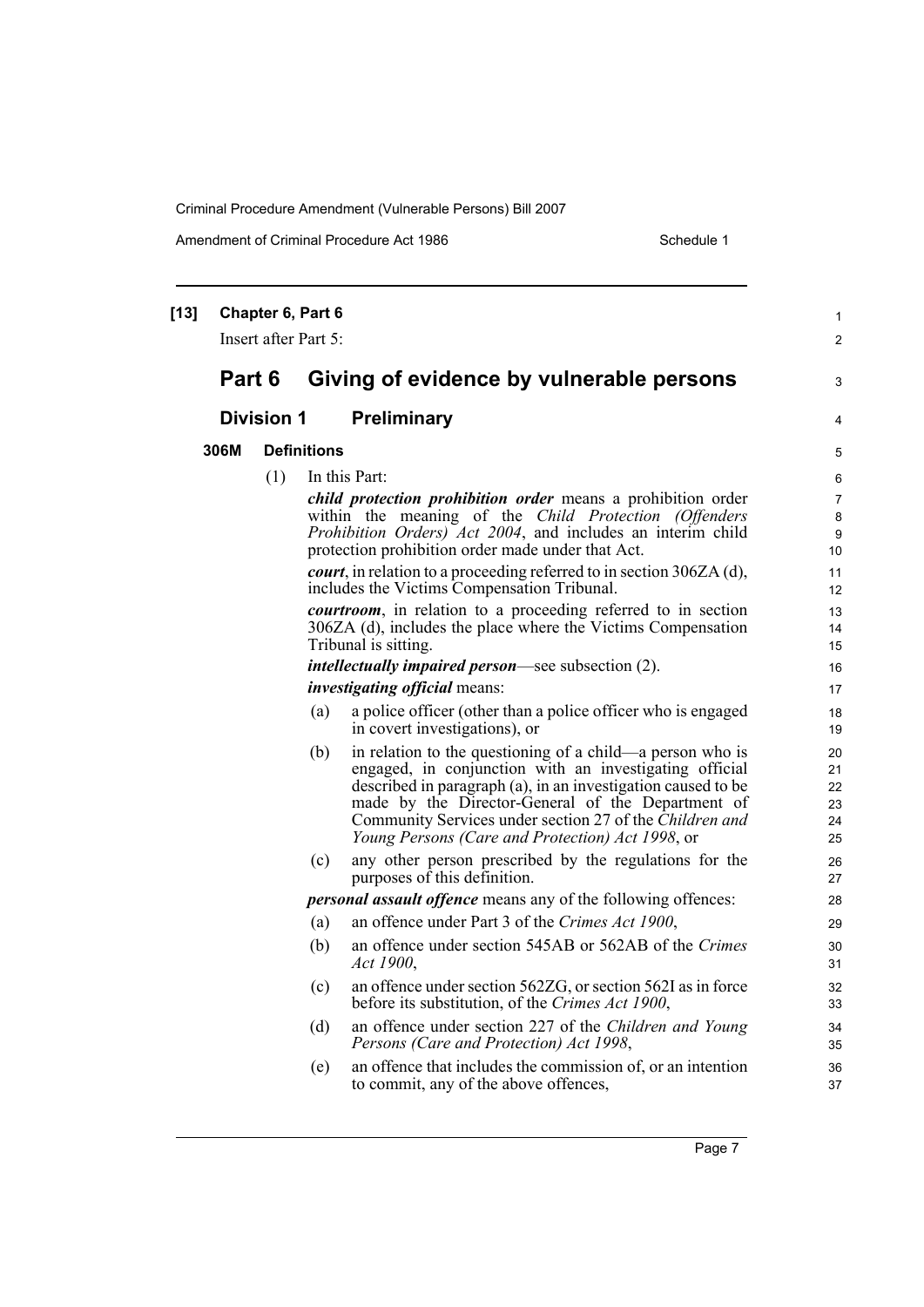|      |     | (f)<br>an offence of attempting, or of conspiracy or incitement, to<br>commit any of the above offences.                                                                                                                         | $\mathbf{1}$<br>$\overline{2}$ |
|------|-----|----------------------------------------------------------------------------------------------------------------------------------------------------------------------------------------------------------------------------------|--------------------------------|
|      |     | <i>recording</i> means:                                                                                                                                                                                                          | 3                              |
|      |     | an audio recording, or<br>(a)                                                                                                                                                                                                    | 4                              |
|      |     | (b)<br>a video recording, or                                                                                                                                                                                                     | 5                              |
|      |     | a video recording accompanied by a separately but<br>(c)<br>contemporaneously recorded audio recording.                                                                                                                          | 6<br>$\overline{7}$            |
|      |     | <i>vulnerable person</i> means a child or an intellectually impaired<br>person.                                                                                                                                                  | 8<br>9                         |
|      | (2) | For the purposes of this Part, a person is <i>intellectually impaired</i><br>if the person has:                                                                                                                                  | 10<br>11                       |
|      |     | appreciably below average general intellectual<br>(a)<br>an<br>function, or                                                                                                                                                      | 12<br>13                       |
|      |     | a cognitive impairment (including dementia or autism)<br>(b)<br>arising from, or as a result of, an acquired brain injury,<br>neurological disorder or a developmental disorder, or                                              | 14<br>15<br>16                 |
|      |     | any other intellectual disability.<br>(c)                                                                                                                                                                                        | 17                             |
|      |     | Note. See section 306P as to the application of this Part to the giving of<br>evidence by intellectually impaired persons.                                                                                                       | 18<br>19                       |
| 306N |     | Words and expressions used in Evidence Act 1995                                                                                                                                                                                  | 20                             |
|      | (1) | Words and expressions that are defined in the <i>Evidence Act 1995</i><br>and that are used in this Part have the same meanings in this Part<br>as they have in the <i>Evidence Act 1995</i> .                                   | 21<br>22<br>23                 |
|      | (2) | This section applies except so far as the context or subject-matter<br>otherwise indicates or requires.                                                                                                                          | 24<br>25                       |
|      | (3) | However, this section does not apply to a word or expression<br>defined in section 306M.                                                                                                                                         | 26<br>27                       |
| 306O |     | <b>Relationship to Evidence Act 1995</b>                                                                                                                                                                                         | 28                             |
|      |     | The provisions of this Part are in addition to the provisions of the<br><i>Evidence Act 1995</i> and do not, unless a contrary intention is<br>shown, affect the operation of that Act.                                          | 29<br>30<br>31                 |
| 306P |     | <b>Application of Part</b>                                                                                                                                                                                                       | 32                             |
|      | (1) | To the extent that this Part applies to children, this Part applies<br>(unless a contrary intention is shown) in relation to evidence<br>given by a child who is under the age of 16 years at the time the<br>evidence is given. | 33<br>34<br>35<br>36           |
|      |     |                                                                                                                                                                                                                                  |                                |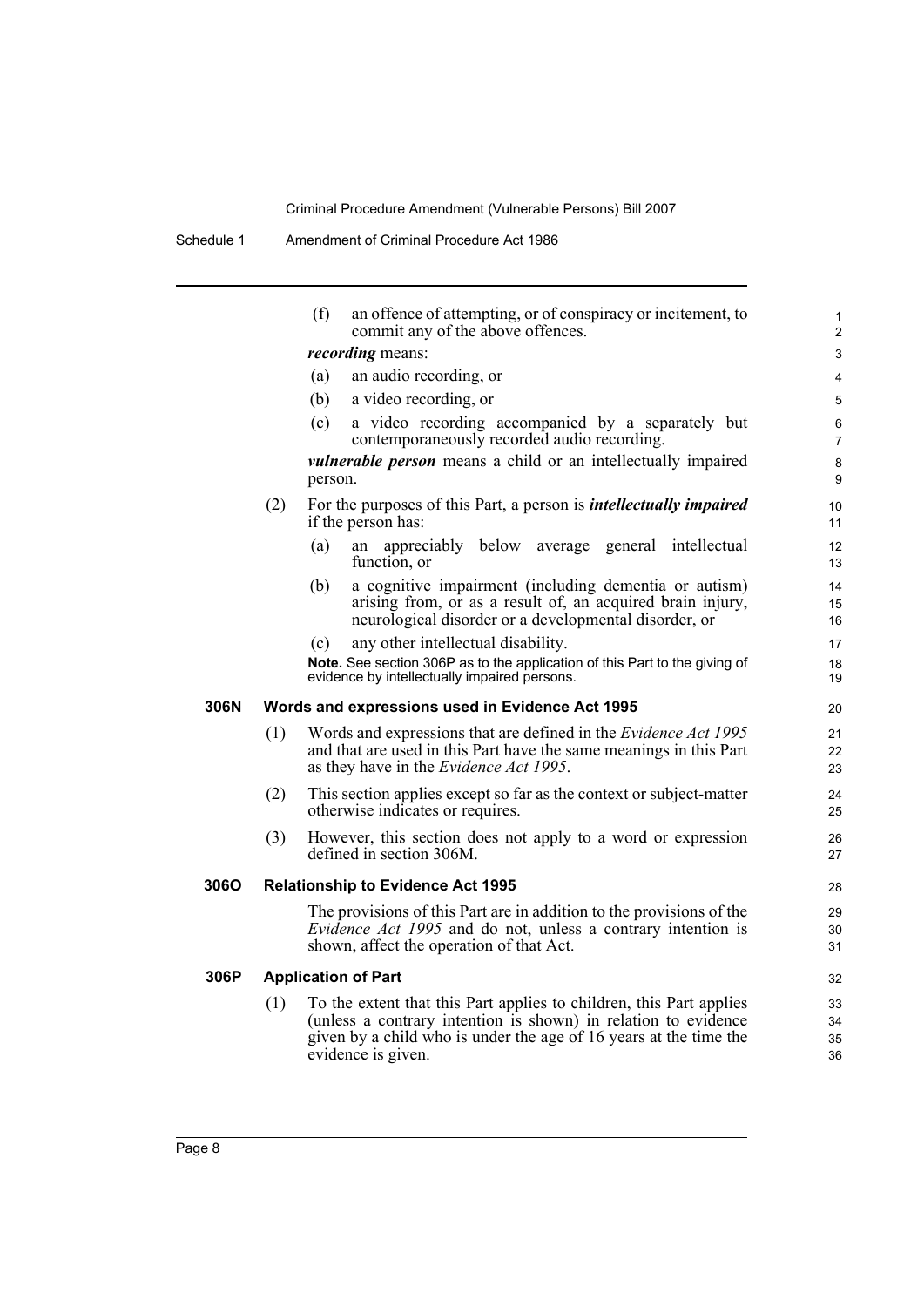Amendment of Criminal Procedure Act 1986 Schedule 1

|                                                                         | (2)               | To the extent that this Part applies to intellectually impaired<br>persons, this Part applies (unless a contrary intention is shown) in<br>relation to evidence given by an intellectually impaired person in<br>the manner provided by this Part only if the court is satisfied that<br>the facts of the case may be better ascertained if the person's<br>evidence is given in such a manner.                                     | $\mathbf{1}$<br>$\overline{2}$<br>3<br>$\overline{\mathbf{4}}$<br>$\sqrt{5}$<br>$\,6$ |
|-------------------------------------------------------------------------|-------------------|-------------------------------------------------------------------------------------------------------------------------------------------------------------------------------------------------------------------------------------------------------------------------------------------------------------------------------------------------------------------------------------------------------------------------------------|---------------------------------------------------------------------------------------|
|                                                                         | <b>Division 2</b> | Recording of out of court statements                                                                                                                                                                                                                                                                                                                                                                                                | $\overline{7}$                                                                        |
| 306Q                                                                    | recorded          | Regulations may require interviews with vulnerable persons to be                                                                                                                                                                                                                                                                                                                                                                    | 8<br>9                                                                                |
|                                                                         |                   | If the regulations so require, an investigating official who<br>questions a vulnerable person in connection with the<br>investigation of the commission or possible commission of an<br>offence by the person or any other person is, in accordance with<br>any such regulations, to record any representation made by the<br>vulnerable person in the course of the interview during which the<br>vulnerable person is questioned. | 10<br>11<br>12<br>13<br>14<br>15<br>16                                                |
| <b>Division 3</b><br>Giving evidence of out of court<br>representations |                   |                                                                                                                                                                                                                                                                                                                                                                                                                                     |                                                                                       |
| 306R                                                                    |                   | <b>Evidence to which this Division applies</b>                                                                                                                                                                                                                                                                                                                                                                                      | 19                                                                                    |
|                                                                         | (1)               | This Division applies to evidence of a previous representation of<br>a vulnerable person made in the course of an interview during<br>which the person is questioned by an investigating official in<br>connection with the investigation of the commission or possible<br>commission of an offence.                                                                                                                                | 20<br>21<br>22<br>23<br>24                                                            |
|                                                                         | (2)               | To the extent that this Division applies to intellectually impaired<br>persons, this Division does not apply to evidence of a previous<br>representation made before the commencement of this Division.                                                                                                                                                                                                                             | 25<br>26<br>27                                                                        |
| <b>306S</b>                                                             |                   | Ways in which evidence of vulnerable person may be given                                                                                                                                                                                                                                                                                                                                                                            | 28                                                                                    |
|                                                                         | (1)               | Subject to this Part, a vulnerable person may give evidence of a<br>previous representation to which this Division applies made by<br>the person in any criminal proceeding wholly or partly:                                                                                                                                                                                                                                       | 29<br>30<br>31                                                                        |
|                                                                         |                   | in the form of a recording of the previous representation<br>(a)<br>made by an investigating official of the interview in the<br>course of which the previous representation was made and<br>that is viewed or heard, or both, by the court, or                                                                                                                                                                                     | 32<br>33<br>34<br>35                                                                  |
|                                                                         |                   | (b)<br>orally in the courtroom, or                                                                                                                                                                                                                                                                                                                                                                                                  | 36                                                                                    |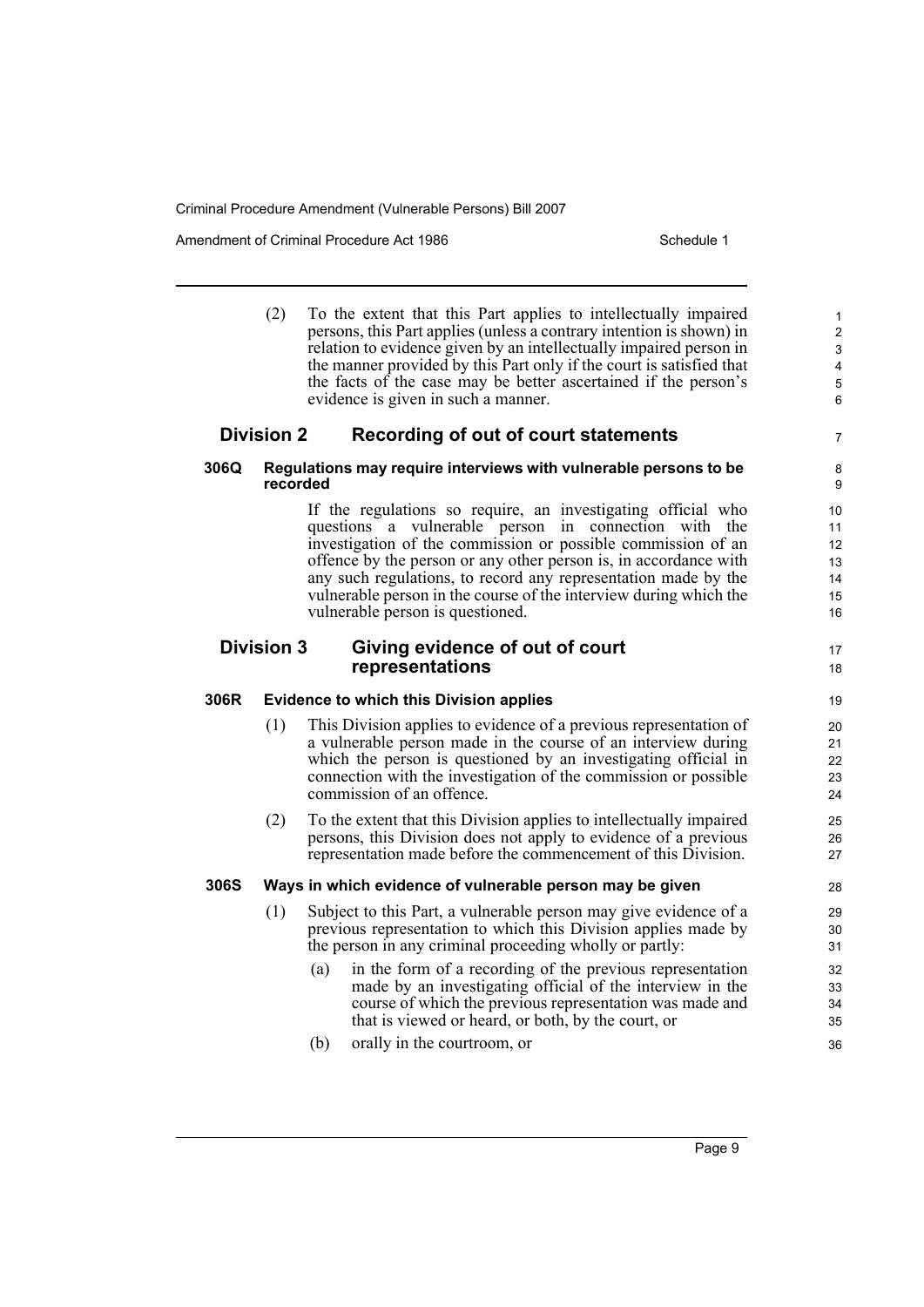|                                       | (c) if the evidence is given in any proceeding to which |
|---------------------------------------|---------------------------------------------------------|
|                                       | Division 4 applies—in accordance with alternative       |
| arrangements made under section 306W. |                                                         |
| <b>Note.</b> See section 306ZA.       |                                                         |

- (2) Evidence in the form of a recording given by a vulnerable person under subsection (1) (a) is not required to be served on a party to any proceeding (including proceedings in relation to apprehended violence commenced under Part 15A of the *Crimes Act 1900*).
- (3) Nothing in this section affects the giving of evidence by means of a written statement for the purposes of Division 3 of Part 2 of Chapter 3.

**Note.** See also section 306ZN.

#### **306T Wishes of vulnerable person to be taken into account**

- (1) A person must not call a vulnerable person to give evidence of a previous representation to which this Division applies made by the vulnerable person by means other than a recording made by an investigating official of the interview in the course of which the previous representation was made unless the person has taken into account any wishes of the vulnerable person, considered in the light of:
	- (a) in the case of a child—the child's age and understanding, or
	- (b) in the case of an intellectually impaired person—the person's intellectual impairment.
- (2) However, subsection (1) does not permit a person to require a vulnerable person to express the vulnerable person's wishes in relation to the matter.

#### **306U Vulnerable person entitled to give evidence in chief in form of recording**

(1) A vulnerable person is entitled to give, and may give, evidence in chief of a previous representation to which this Division applies made by the person wholly or partly in the form of a recording made by an investigating official of the interview in the course of which the previous representation was made and that is viewed or heard, or both, by the court. The vulnerable person must not, unless the person otherwise chooses, be present in the court, or be visible or audible to the court by closed-circuit television or by means of any similar technology, while it is viewing or hearing the recording.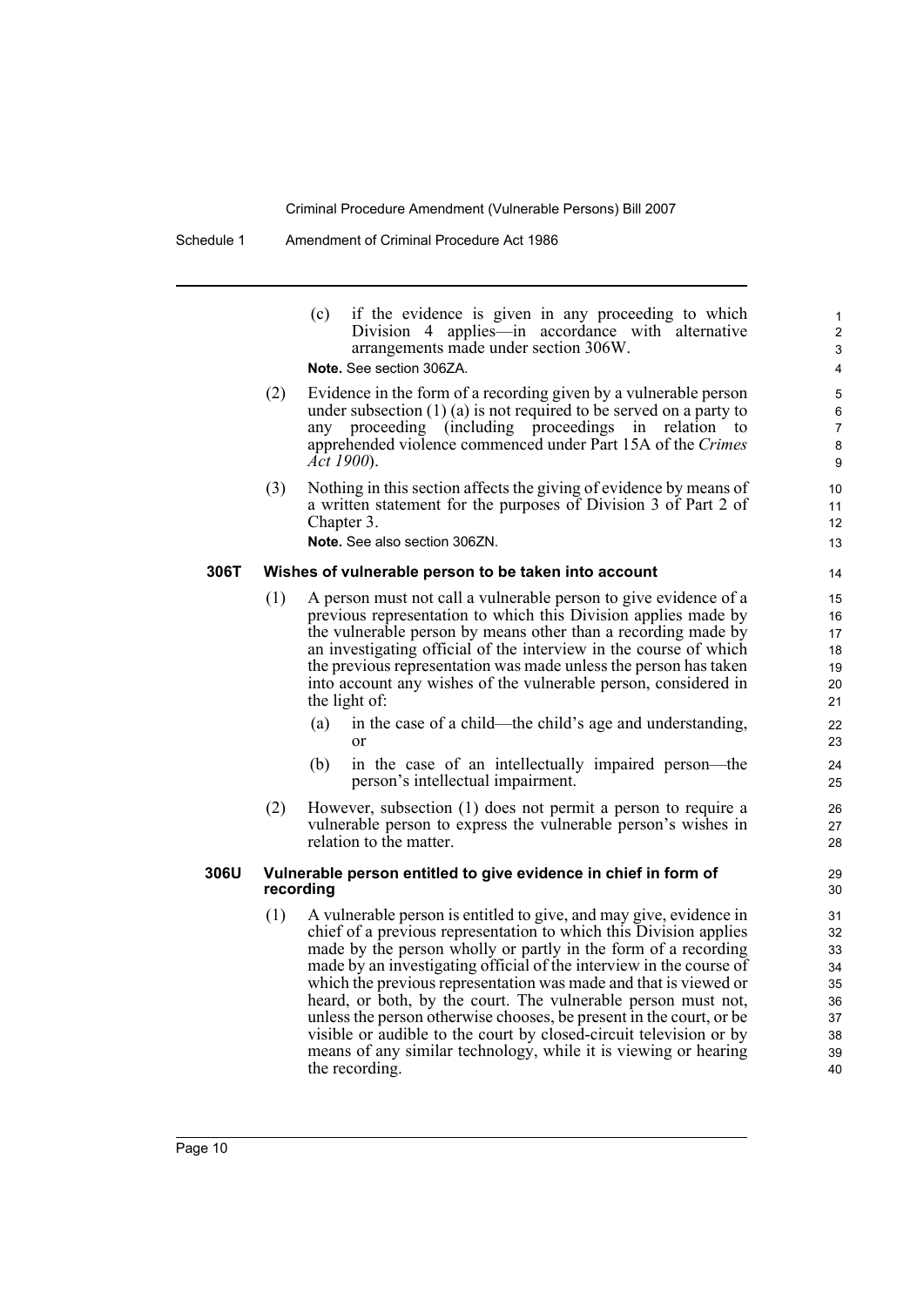Amendment of Criminal Procedure Act 1986 Schedule 1

306V

| (2) | Subject to section 306Y, a person is entitled to give, and may give<br>(no matter what age the person is when the evidence is given),<br>evidence as referred to in subsection $(1)$ in the form of a recording<br>of a previous representation to which this Division applies made<br>by the person when the person was less than 16 years of age.<br>Note. Under section 306Y, a court may order that a vulnerable person<br>not give evidence in the form of a recording if it is satisfied that it is not<br>in the interests of justice for the evidence to be given by a recording. | 1<br>$\overline{c}$<br>3<br>4<br>5<br>6<br>7<br>8 |
|-----|-------------------------------------------------------------------------------------------------------------------------------------------------------------------------------------------------------------------------------------------------------------------------------------------------------------------------------------------------------------------------------------------------------------------------------------------------------------------------------------------------------------------------------------------------------------------------------------------|---------------------------------------------------|
| (3) | If a vulnerable person who gives evidence as referred to in<br>subsection (1) is not the accused person in the proceeding, the<br>vulnerable<br>subsequently<br>be<br>for<br>person must<br>available<br>cross-examination and re-examination:                                                                                                                                                                                                                                                                                                                                            | 9<br>10<br>11<br>12                               |
|     | (a)<br>orally in the courtroom, or<br>if the evidence is given in any proceeding to which<br>(b)<br>Division 4 applies—in accordance with alternative<br>arrangements made under section 306W.                                                                                                                                                                                                                                                                                                                                                                                            | 13<br>14<br>15<br>16                              |
| (4) | Subsection (3) does not apply in relation to committal<br>proceedings.                                                                                                                                                                                                                                                                                                                                                                                                                                                                                                                    | 17<br>18                                          |
| (5) | Section 5BBA of the <i>Evidence (Audio and Audio Visual Links)</i><br>Act 1998 does not apply to evidence given as referred to in<br>subsection $(1)$ .                                                                                                                                                                                                                                                                                                                                                                                                                                   | 19<br>20<br>21                                    |
|     | Admissibility of recorded evidence                                                                                                                                                                                                                                                                                                                                                                                                                                                                                                                                                        | 22                                                |
| (1) | The hearsay rule and the opinion rule (within the meaning of the<br><i>Evidence Act 1995</i> ) do not prevent the admission or use of<br>evidence of a previous representation to which this Division<br>applies given by a vulnerable person under this Division in the<br>form of a recording made by an investigating official.                                                                                                                                                                                                                                                        | 23<br>24<br>25<br>26<br>27                        |
| (2) | Evidence of a previous representation to which this Division<br>applies of a vulnerable person who is not the accused person in a<br>proceeding that is given by the vulnerable person in the form of<br>a recording made by an investigating official is not to be admitted<br>unless it is proved that the accused person and his or her lawyer<br>(if any) were given, in accordance with the regulations, a<br>reasonable opportunity to listen to and, in the case of a video<br>recording, view the recording.                                                                      | 28<br>29<br>30<br>31<br>32<br>33<br>34<br>35      |
| (3) | However, if the requirements of any regulations made under<br>subsection (2) have not been complied with, the recording may be<br>admitted if the court is satisfied that:                                                                                                                                                                                                                                                                                                                                                                                                                | 36<br>37<br>38                                    |
|     | (a)<br>the parties consent to the recording being admitted, or                                                                                                                                                                                                                                                                                                                                                                                                                                                                                                                            | 39                                                |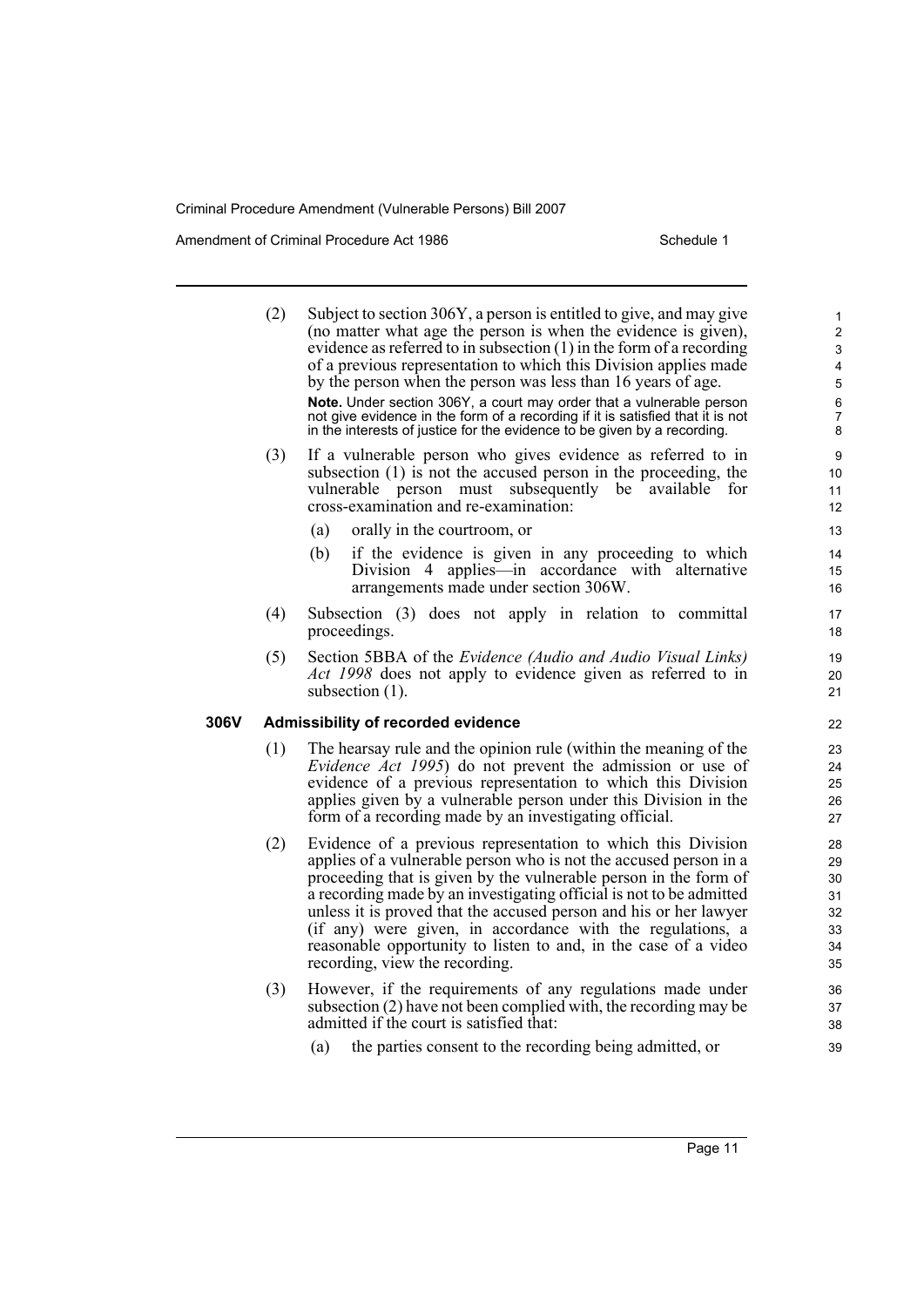#### Schedule 1 Amendment of Criminal Procedure Act 1986

- (b) the accused person and his or her lawyer (if any) have been given a reasonable opportunity otherwise than in accordance with such regulations to listen to or view the recording and it would be in the interests of justice to admit the recording.
- (4) The court may rule as inadmissible the whole or any part of the contents of a recording adduced as evidence under this Division.

#### **306W Alternative arrangements for giving evidence**

The court may order that alternative arrangements be made in accordance with Division 4 for the giving of evidence by the vulnerable person in any proceeding to which that Division applies.

#### **306X Warning to jury**

If a vulnerable person gives evidence of a previous representation wholly or partly in the form of a recording made by an investigating official in accordance with this Division in any proceedings in which there is a jury, the judge must warn the jury not to draw any inference adverse to the accused person or give the evidence any greater or lesser weight because of the evidence being given in that way.

#### **306Y Evidence not to be given in form of recording if contrary to interests of justice**

- (1) A vulnerable person must not give evidence by means of a recording made by an investigating official in accordance with this Division if the court orders that such means not be used.
- (2) The court may only make such an order if it is satisfied that it is not in the interests of justice for the vulnerable person's evidence to be given by a recording.

#### **306Z Transcripts of recordings**

The court may order that a transcript be supplied to the court or, if there is a jury, to the jury, or both, of all or part of evidence of a previous representation to which this Division applies made by a vulnerable person that is given in the form of a recording if it appears to the court that a transcript would be likely to aid its or the jury's comprehension of the evidence.

12 13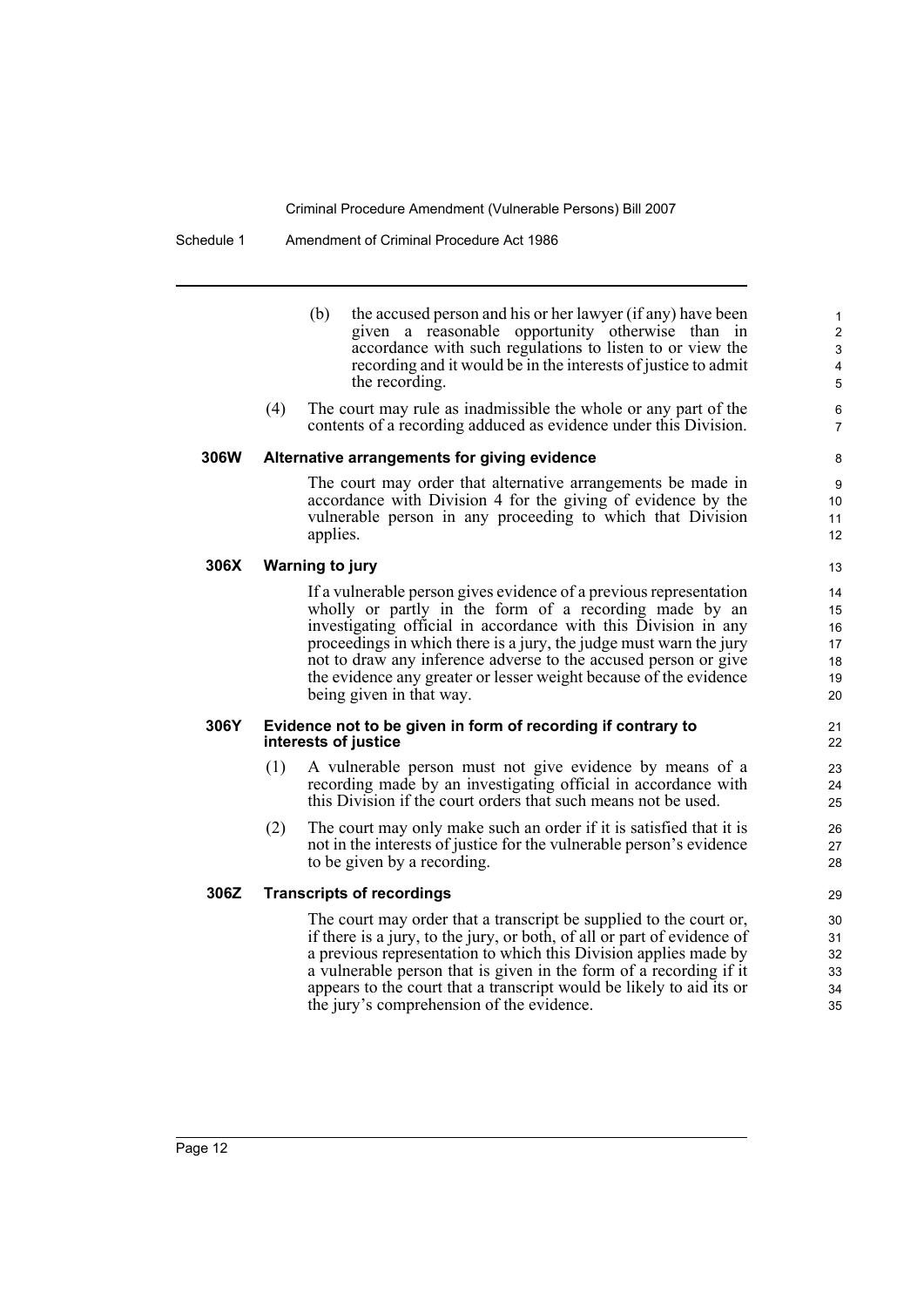Amendment of Criminal Procedure Act 1986 Schedule 1

#### **Division 4 Giving of evidence by closed-circuit television 306ZA Application of Division** This Division applies to the following proceedings: (a) a proceeding in which it is alleged that a person has committed a personal assault offence, (b) a proceeding in relation to an application for an apprehended violence order, or a variation or revocation of such an order, (c) a civil proceeding arising from the commission of a personal assault offence, (d) a proceeding before the Victims Compensation Tribunal in respect of the hearing of a matter arising from the commission of a personal assault offence that is the subject of an appeal or a reference to it, (e) a proceeding in relation to an application for a child protection prohibition order or to vary or revoke any such order or a proceeding in relation to a contravention of any such order. **306ZB Vulnerable persons have a right to give evidence by closed-circuit television** (1) Subject to this Part, a vulnerable person who gives evidence in any proceeding to which this Division applies is entitled to give that evidence by means of closed-circuit television facilities or by means of any other similar technology prescribed for the purposes of this section. (2) Subject to subsections (4) and (5), a child who is 16 or more but less than 18 years of age at the time evidence is given in a proceeding to which this Division applies is entitled to give the evidence as referred to in subsection  $(1)$  if the child was under 16 years of age when the charge for the personal assault offence to which the proceedings relate was laid. (3) A vulnerable person may choose not to give evidence by the means referred to in subsection (1). (4) A vulnerable person must not give evidence by means of closed-circuit television facilities or any other prescribed technology if the court orders that such means not be used. 1  $\overline{2}$ 3 4 5 6 7 8  $\Omega$ 10 11 12 13 14 15 16 17 18 19 20 21 22 23 24 25 26 27  $28$ 29 30 31 32 33 34 35 36 37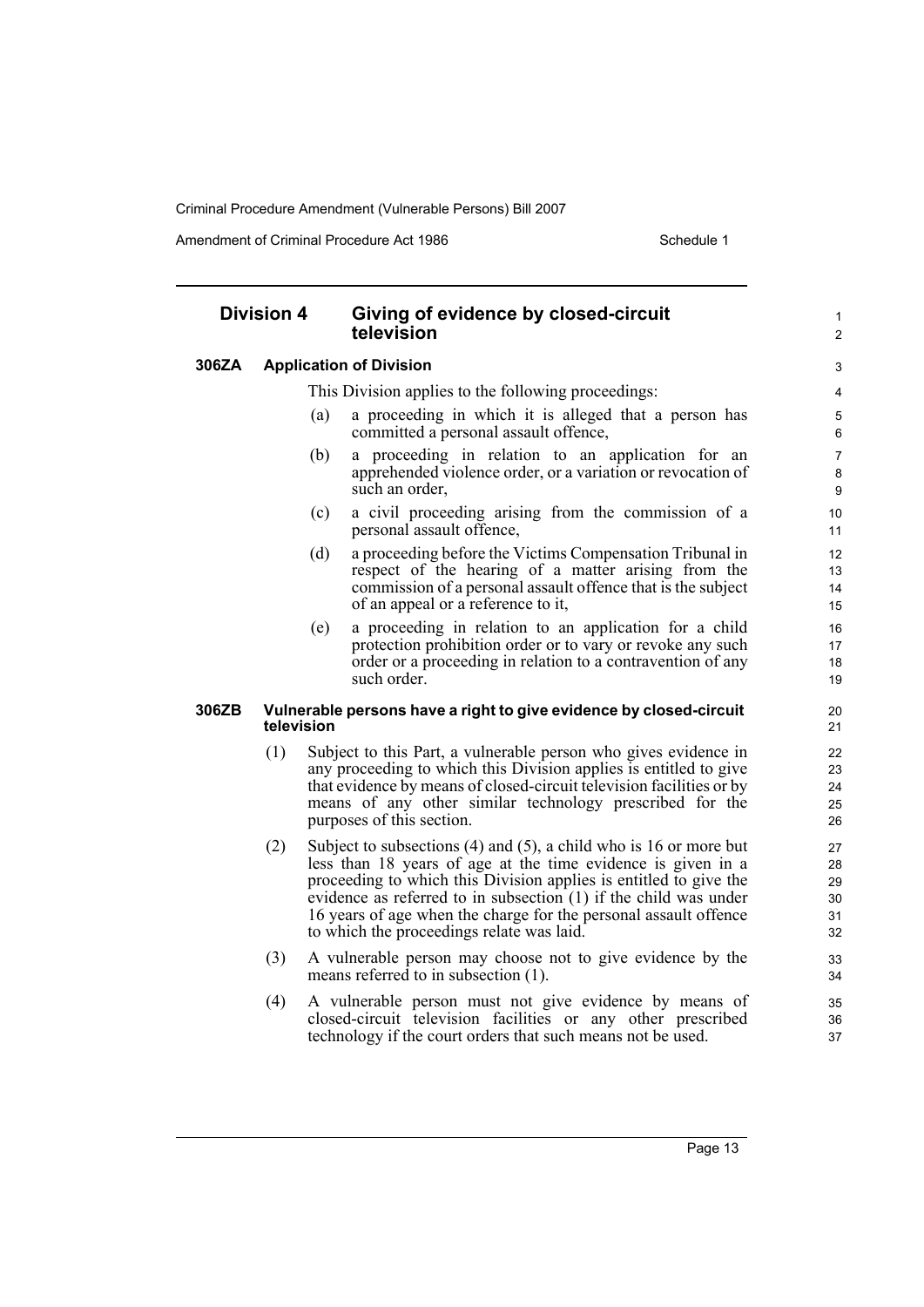|       | (5) | The court may only make such an order if it is satisfied that there<br>are special reasons, in the interests of justice, for the vulnerable<br>person's evidence not to be given by such means.                                                                                                                                                                                                                                                                   | $\mathbf{1}$<br>$\overline{2}$<br>3    |
|-------|-----|-------------------------------------------------------------------------------------------------------------------------------------------------------------------------------------------------------------------------------------------------------------------------------------------------------------------------------------------------------------------------------------------------------------------------------------------------------------------|----------------------------------------|
|       | (6) | This section does not apply to a vulnerable person:                                                                                                                                                                                                                                                                                                                                                                                                               | 4                                      |
|       |     | who is the accused or defendant in any proceeding referred<br>(a)<br>to in section 306ZA (a), (b) or (c), or                                                                                                                                                                                                                                                                                                                                                      | 5<br>6                                 |
|       |     | who is or was accused of committing the offence that gave<br>(b)<br>rise to a proceeding referred to in section 306ZA (d).                                                                                                                                                                                                                                                                                                                                        | $\overline{7}$<br>8                    |
|       | (7) | Nothing in this section affects the operation of section 13 of the<br>Evidence Act 1995.                                                                                                                                                                                                                                                                                                                                                                          | 9<br>10                                |
| 306ZC |     | Accused vulnerable persons may be allowed to give evidence by<br>closed-circuit television                                                                                                                                                                                                                                                                                                                                                                        | 11<br>12                               |
|       | (1) | This section applies to a vulnerable person who is the accused<br>person, or person against whom a complaint is made, in any<br>proceeding to which this Division applies.                                                                                                                                                                                                                                                                                        | 13<br>14<br>15                         |
|       | (2) | The court may make an order permitting a vulnerable person's<br>evidence in a proceeding to which this Division applies to be<br>given by means of closed-circuit television facilities or any other<br>similar technology prescribed for the purposes of this section.                                                                                                                                                                                           | 16<br>17<br>18<br>19                   |
|       | (3) | Such an order may be made in relation to a child only if the court<br>is satisfied:                                                                                                                                                                                                                                                                                                                                                                               | 20<br>21                               |
|       |     | that the child may suffer mental or emotional harm if<br>(a)<br>required to give evidence in the ordinary way, or                                                                                                                                                                                                                                                                                                                                                 | 22<br>23                               |
|       |     | that the facts may be better ascertained if the child's<br>(b)<br>evidence is given in accordance with such an order.                                                                                                                                                                                                                                                                                                                                             | 24<br>25                               |
|       | (4) | A court may make an order under this section permitting a<br>vulnerable person to whom this section applies who is an accused<br>detainee within the meaning of the <i>Evidence (Audio and Audio</i><br>Visual Links) Act 1998 to give evidence in a proceeding to which<br>this Division applies by means of closed-circuit television<br>facilities or any other similar technology prescribed for the<br>purposes of this section despite Part 1B of that Act. | 26<br>27<br>28<br>29<br>30<br>31<br>32 |
|       | (5) | A vulnerable person may choose not to give evidence by means<br>of closed-circuit television facilities or other similar technology.                                                                                                                                                                                                                                                                                                                              | 33<br>34                               |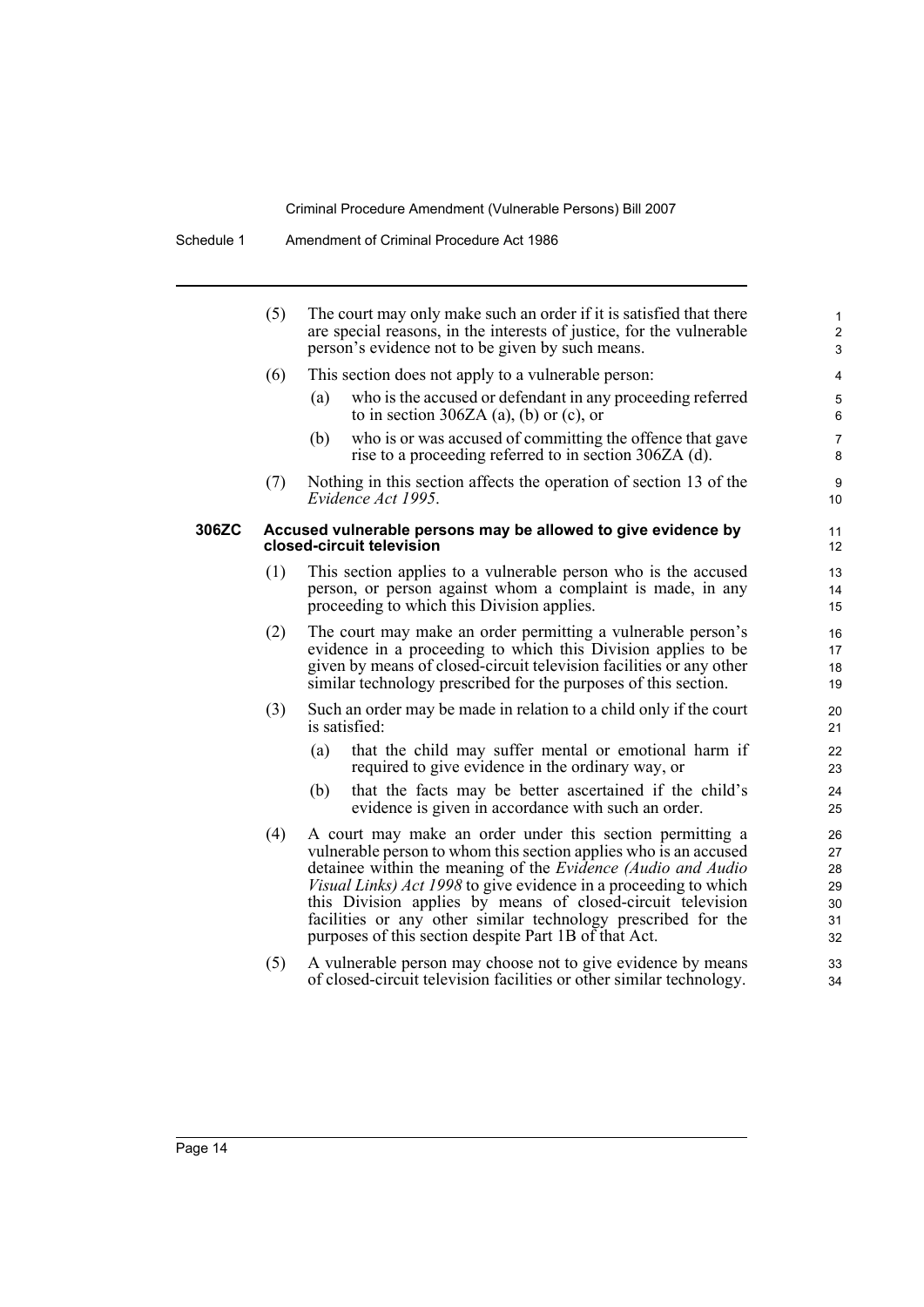Amendment of Criminal Procedure Act 1986 Schedule 1

| 306ZD |      | Giving evidence by closed-circuit television                                                                                                                                                                                                                                                                                          | 1                                           |
|-------|------|---------------------------------------------------------------------------------------------------------------------------------------------------------------------------------------------------------------------------------------------------------------------------------------------------------------------------------------|---------------------------------------------|
|       | (1)  | If the evidence of a vulnerable person who is entitled or permitted<br>to give evidence by means of closed-circuit television facilities or<br>any other similar technology under this Division is given from a<br>location outside a court, that location is taken to be part of the<br>court in which the proceeding is being held. | $\overline{\mathbf{c}}$<br>3<br>4<br>5<br>6 |
|       | (2)  | If the evidence of a vulnerable person who is entitled or permitted<br>to give evidence by means of closed-circuit television facilities or<br>any other similar technology under this Division is given from a<br>location outside a court, the court may order:                                                                     | 7<br>8<br>9<br>10                           |
|       |      | (a)<br>that a court officer be present at that other location, and                                                                                                                                                                                                                                                                    | 11                                          |
|       |      | (b)<br>that any other person be present with the vulnerable person<br>as an interpreter, for the purpose of assisting the vulnerable<br>person with any difficulty in giving evidence associated<br>with an impairment or a disability, or for the purpose of<br>providing the vulnerable person with other support.                  | 12<br>13<br>14<br>15<br>16                  |
|       | (3)  | Any such order does not limit the entitlement that a vulnerable<br>person has under section 306ZK to choose another person to be<br>present with him or her when giving evidence.                                                                                                                                                     | 17<br>18<br>19                              |
|       | (4)  | Nothing in this section affects any entitlement a vulnerable<br>person has under section 275B.                                                                                                                                                                                                                                        | 20<br>21                                    |
| 306ZE | used | Giving identification evidence when closed-circuit television is                                                                                                                                                                                                                                                                      | 22<br>23                                    |
|       | (1)  | Subject to subsection (4), if a vulnerable person is entitled to give<br>evidence by means of closed-circuit television facilities or any<br>other similar technology, that person may not give identification<br>evidence by those means.                                                                                            | 24<br>25<br>26<br>27                        |
|       | (2)  | However, such a person is entitled to refuse to give identification<br>evidence until after the completion of the person's other evidence<br>(including)<br>chief, cross-examination<br>examination in<br>and<br>re-examination).                                                                                                     | 28<br>29<br>30<br>31                        |
|       | (3)  | In addition, the court must ensure that such a person is not in the<br>presence of the accused for any longer than is necessary for the<br>vulnerable person to give identification evidence.                                                                                                                                         | 32<br>33<br>34                              |
|       | (4)  | Subsection (1) does not prevent the giving of identification<br>evidence by means of closed-circuit television facilities or any<br>other similar technology that relates to evidence that is not a fact<br>in issue.                                                                                                                 | 35<br>36<br>37<br>38                        |
|       |      | <b>Note, Identification evidence</b> is defined in the <i>Evidence Act 1995</i> .                                                                                                                                                                                                                                                     | 39                                          |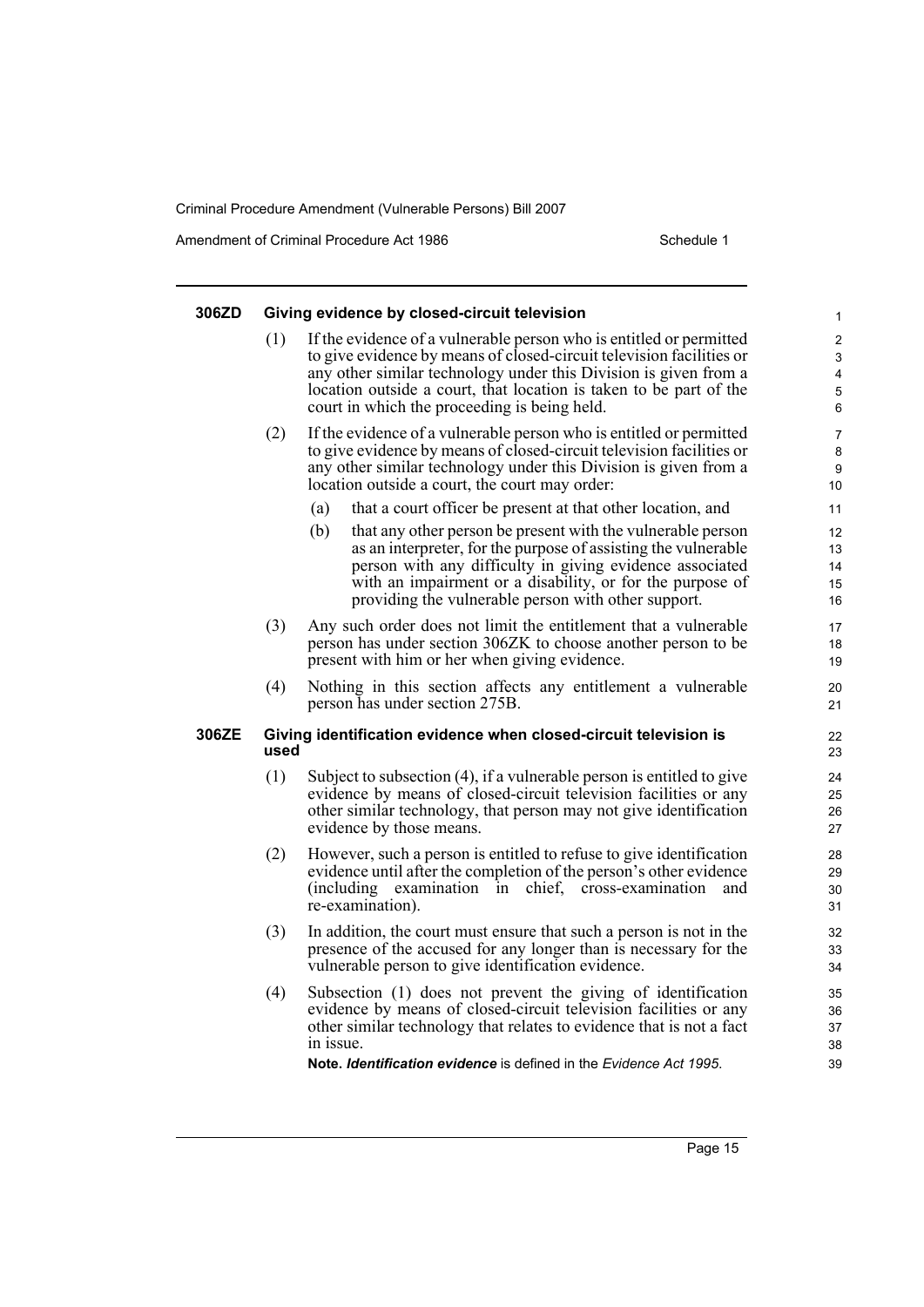Schedule 1 Amendment of Criminal Procedure Act 1986

#### **306ZF Proceedings may be moved to allow use of closed-circuit television facilities**

(1) This section applies if a vulnerable person is entitled or permitted to give evidence by means of closed-circuit television facilities or any other similar technology under this Division.

(2) If the court is not equipped with such facilities or technology, or it otherwise considers it appropriate to do so, the court may adjourn the proceeding or any part of the proceeding to a court or place that is equipped with such facilities or technology so that the vulnerable person's evidence may be given by such means.

#### **306ZG Use of closed-circuit television or similar technology**

Closed-circuit television facilities or similar technology used under this Division for the giving of evidence by a vulnerable person are to be operated in such a manner that the persons who have an interest in the proceeding are able to see the vulnerable person (and any person present with the vulnerable person) on the same or another television monitor.

#### **306ZH Vulnerable persons have a right to alternative arrangements for giving evidence when closed-circuit television facilities not available**

- (1) This section applies to any proceeding in which a vulnerable person is entitled or permitted to give evidence by means of closed-circuit television facilities or other similar technology (by virtue of section 306ZB or an order made under section 306ZC) but does not do so because:
	- (a) such facilities and such technology are not available (and the court does not move the proceeding under section 306ZF), or
	- (b) the vulnerable person chooses not to give evidence by those means, or
	- (c) the court orders that the vulnerable person may not give evidence by those means (or, in the case of a vulnerable person to whom section 306ZC applies, the court does not order that the vulnerable person may give evidence by those means).
- (2) In such a proceeding, the court must make alternative arrangements for the giving of evidence by the vulnerable person, in order to restrict contact (including visual contact) between the vulnerable person and any other person or persons.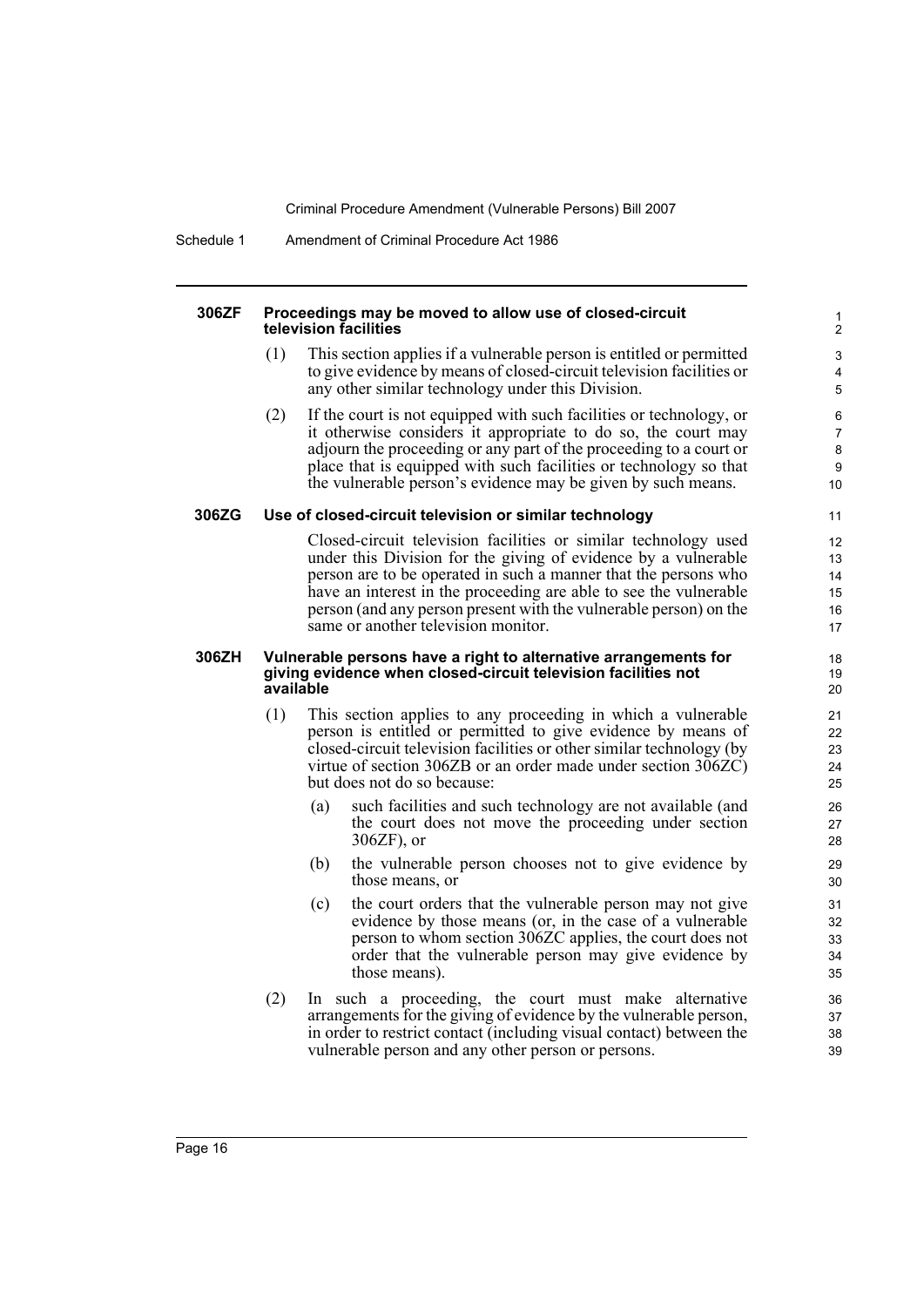Amendment of Criminal Procedure Act 1986 Schedule 1

- (3) Those alternative arrangements may include any of the following:
	- (a) the use of screens,
	- (b) planned seating arrangements for people who have an interest in the proceeding (including the level at which they are seated and the people in the vulnerable person's line of vision),
	- (c) the adjournment of the proceeding or any part of the proceeding to other premises.
- (4) A vulnerable person may choose not to use any such alternative arrangements. In that case, the court must direct that the vulnerable person be permitted to give evidence orally in the courtroom.
- (5) Any premises to which a proceeding is adjourned under this section are taken to be part of the court in which the proceeding is being heard.

#### **306ZI Warning to jury**

- (1) In any criminal proceeding in which the evidence of a vulnerable person is given by means of closed-circuit television facilities or any other similar technology (by virtue of section 306ZB), the judge must:
	- (a) inform the jury that it is standard procedure for the evidence of vulnerable persons in such cases to be given by those means, and
	- (b) warn the jury not to draw any inference adverse to the accused person or give the evidence any greater or lesser weight because of the use of those facilities or that technology.
- (2) In any criminal proceeding in which the evidence of a vulnerable person is given by means of closed-circuit television facilities or any other similar technology (by virtue of section 306ZC), the judge must warn the jury not to draw any inference adverse to the accused person or give the evidence any greater or lesser weight because of the use of those facilities or that technology.
- (3) In any criminal proceeding in which arrangements are made for a person to be with a vulnerable person giving evidence (by virtue of section 306ZD or 306ZK), the judge must:
	- (a) inform the jury that it is standard procedure in such cases for vulnerable persons to choose a person to be with them, and

Page 17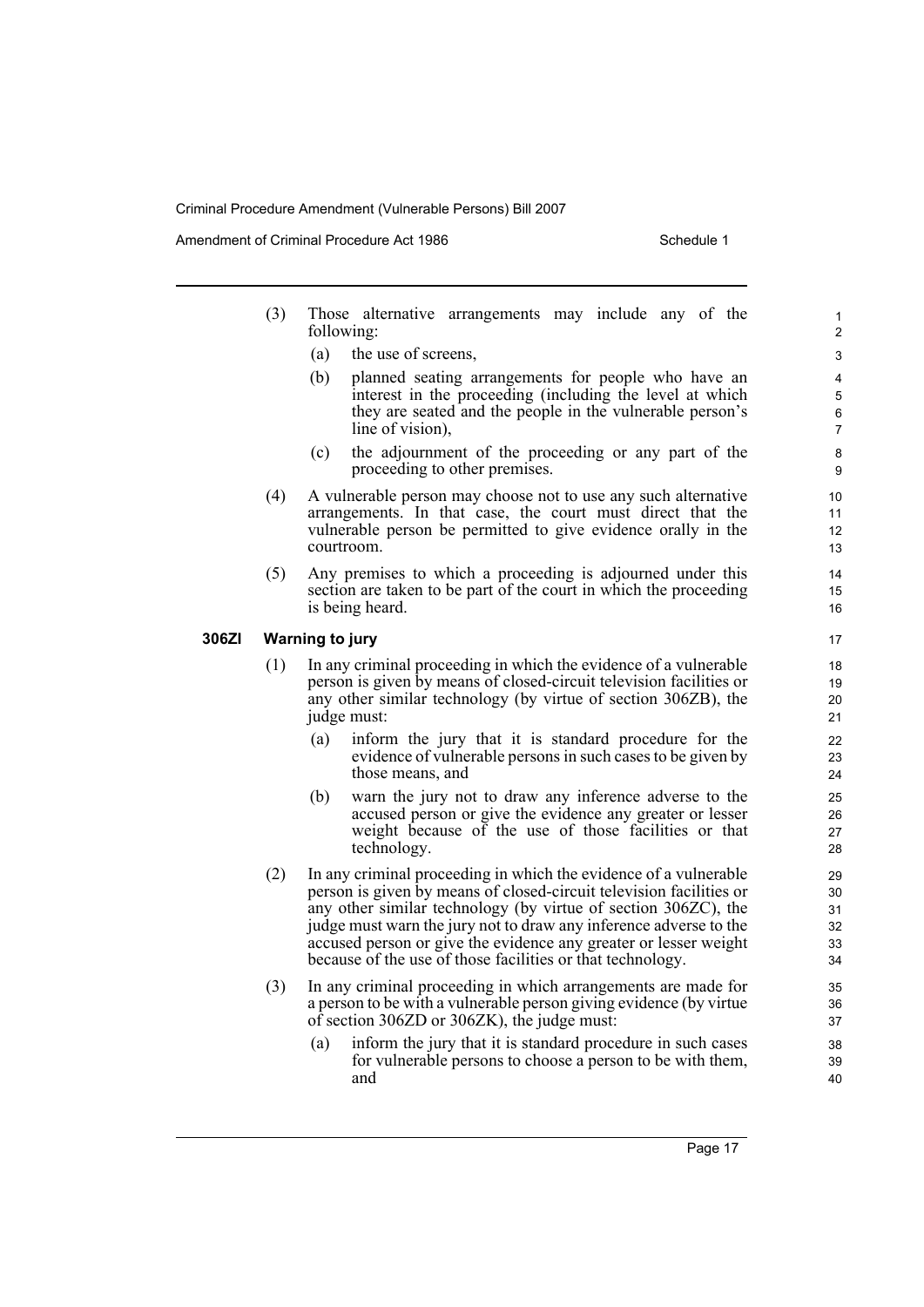|       |                   | (b) | warn the jury not to draw any inference adverse to the<br>accused person or give the evidence any greater or lesser<br>weight because of the presence of that person.                                                                               | 1<br>$\overline{2}$<br>3 |
|-------|-------------------|-----|-----------------------------------------------------------------------------------------------------------------------------------------------------------------------------------------------------------------------------------------------------|--------------------------|
|       | (4)               |     | In any criminal proceeding in which alternative arrangements for<br>the giving of evidence by a vulnerable person are made (by virtue<br>of section 306ZH or 306ZL), the judge must:                                                                | 4<br>5<br>6              |
|       |                   | (a) | inform the jury that it is standard procedure in such cases<br>for alternative arrangements to be used when vulnerable<br>persons give evidence, and                                                                                                | $\overline{7}$<br>8<br>9 |
|       |                   | (b) | warn the jury not to draw any inference adverse to the<br>accused person or give the evidence any greater or lesser<br>weight because of the use of those alternative<br>arrangements.                                                              | 10<br>11<br>12<br>13     |
|       | <b>Division 5</b> |     | <b>Miscellaneous</b>                                                                                                                                                                                                                                | 14                       |
| 306ZJ |                   |     | Validity of proceedings not affected                                                                                                                                                                                                                | 15                       |
|       | (1)               |     | The failure of a vulnerable person to give evidence in accordance<br>with a provision of this Part does not affect the validity of any<br>proceeding or any decision made in connection with that<br>proceeding.                                    | 16<br>17<br>18<br>19     |
|       | (2)               |     | The failure of an investigating official to record a representation<br>of a child in accordance with any regulations made under section<br>306Q does not affect the validity of any proceeding in which<br>evidence of the representation is given. | 20<br>21<br>22<br>23     |
| 306ZK |                   |     | Vulnerable persons have a right to presence of a supportive<br>person while giving evidence                                                                                                                                                         | 24<br>25                 |
|       | (1)               |     | This section applies to:                                                                                                                                                                                                                            | 26                       |
|       |                   | (a) | a criminal proceeding in any court, and                                                                                                                                                                                                             | 27                       |
|       |                   | (b) | a civil proceeding arising from the commission of a<br>personal assault offence, and                                                                                                                                                                | 28<br>29                 |
|       |                   | (c) | a proceeding in relation to a complaint for an apprehended<br>violence order, and                                                                                                                                                                   | 30<br>31                 |
|       |                   | (d) | a proceeding before the Victims Compensation Tribunal in<br>respect of the hearing of a matter arising from the<br>commission of a personal assault offence that is the subject<br>of an appeal or a reference to it, and                           | 32<br>33<br>34<br>35     |
|       |                   | (e) | a proceeding in relation to an application for a child<br>protection prohibition order or to vary or revoke any such<br>order.                                                                                                                      | 36<br>37<br>38           |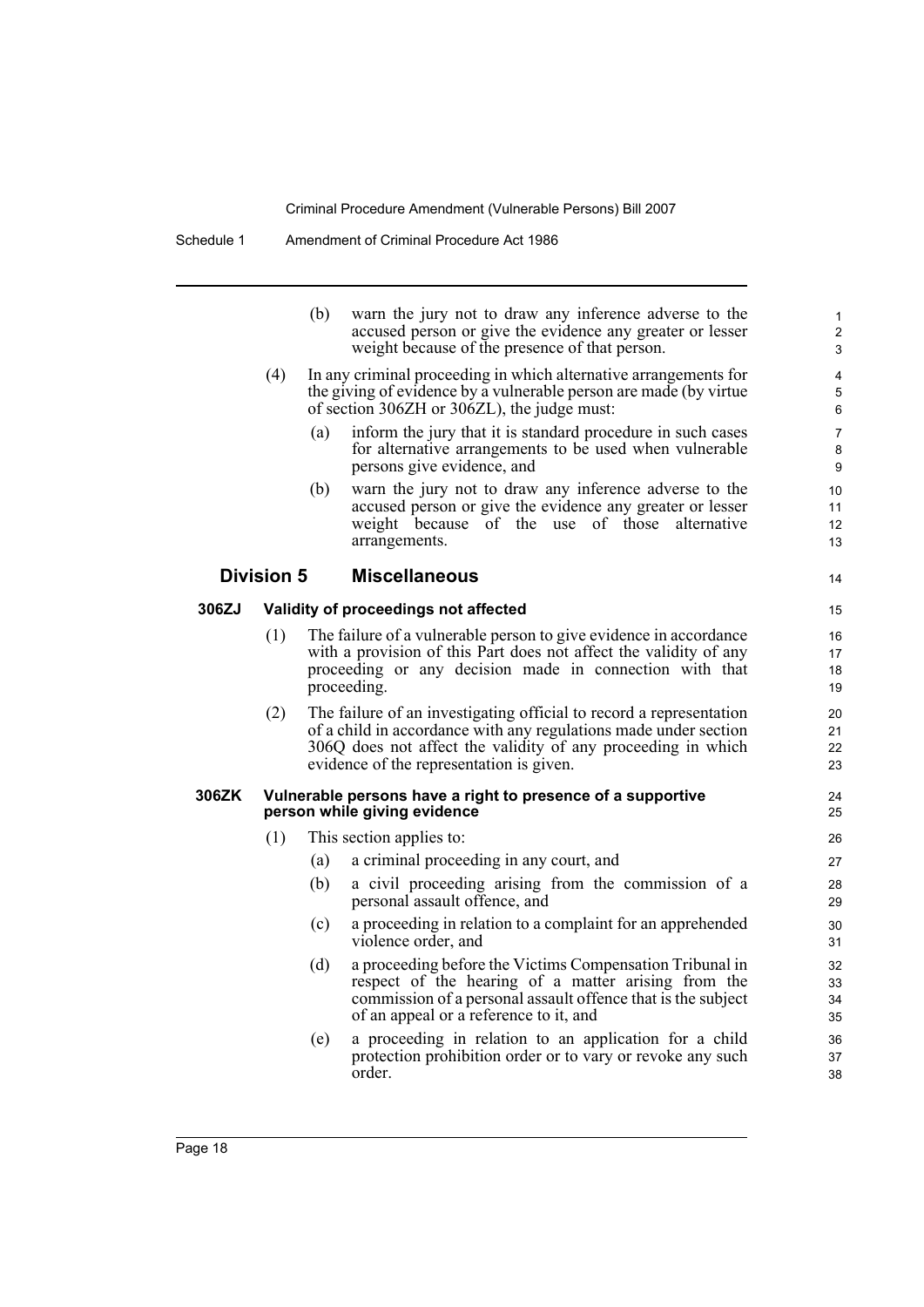Amendment of Criminal Procedure Act 1986 Schedule 1

- (2) A vulnerable person who gives evidence in a proceeding to which this section applies is entitled to choose a person whom the vulnerable person would like to have present near him or her when giving evidence. (3) Without limiting a vulnerable person's right to choose such a person, that person:
	- (a) may be a parent, guardian, relative, friend or support person of the vulnerable person, and
	- (b) may be with the vulnerable person as an interpreter, for the purpose of assisting the vulnerable person with any difficulty in giving evidence associated with an impairment or a disability, or for the purpose of providing the vulnerable person with other support.
- (4) To the extent that the court or tribunal considers it reasonable to do so, the court or tribunal must make whatever direction is appropriate to give effect to a vulnerable person's decision to have such a person present near the vulnerable person, and within the vulnerable person's sight, when the vulnerable person is giving evidence.
- (5) The court or tribunal may permit more than one support person to be present with the vulnerable person if the court or tribunal thinks that it is in the interests of justice to do so.
- (6) This section extends to a vulnerable person who is the accused or the defendant in the relevant proceeding.

**Note.** This section does not apply if a child or intellectually impaired person giving evidence is a complainant in proceedings for a prescribed sexual offence. In that case, section 294C sets out the entitlements of the child or intellectually impaired person to have one or more support persons present when giving evidence.

#### **306ZL Vulnerable persons have a right to alternative arrangements for giving evidence when accused is unrepresented**

- (1) This section applies to a criminal proceeding in any court, or a civil proceeding arising from the commission of a personal assault offence, in which the accused or defendant is not represented by a lawyer.
- (2) A vulnerable person who is a witness (other than the accused or the defendant) in a proceeding to which this section applies is to be examined in chief, cross-examined or re-examined by a person appointed by the court instead of by the accused or the defendant.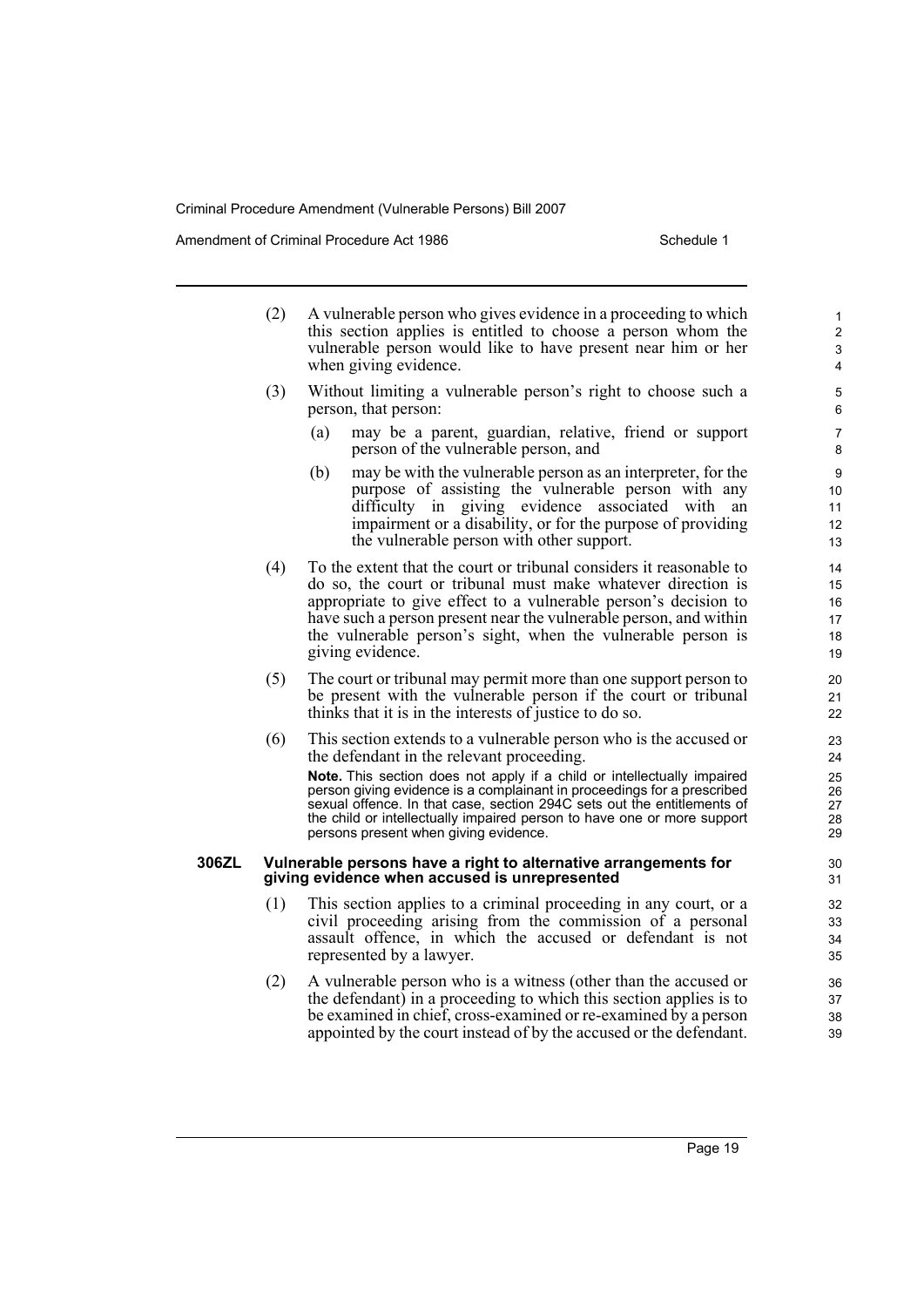Schedule 1 Amendment of Criminal Procedure Act 1986

|       | (3) | If any such person is appointed, that person is to ask the<br>vulnerable person only the questions that the accused or the<br>defendant requests the person to put to the vulnerable person.                                                                                            | $\mathbf{1}$<br>2<br>3     |
|-------|-----|-----------------------------------------------------------------------------------------------------------------------------------------------------------------------------------------------------------------------------------------------------------------------------------------|----------------------------|
|       | (4) | A person appointed under this section, when acting in the course<br>of his or her appointment, must not independently give the<br>accused or the defendant legal or other advice.                                                                                                       | $\overline{4}$<br>5<br>6   |
|       | (5) | The court may choose not to appoint such a person if the court<br>considers that it is not in the interests of justice to do so.                                                                                                                                                        | $\overline{7}$<br>8        |
|       | (6) | This section applies whether or not closed-circuit television<br>facilities or other similar technology is used to give evidence, and<br>whether or not alternative arrangements under section 306ZH are<br>used in the proceedings.                                                    | 9<br>10<br>11<br>12        |
|       | (7) | Anything done or omitted to be done by a person who:                                                                                                                                                                                                                                    | 13                         |
|       |     | is appointed under this section, and<br>(a)                                                                                                                                                                                                                                             | 14                         |
|       |     | (b)<br>is an Australian lawyer,                                                                                                                                                                                                                                                         | 15                         |
|       |     | when acting in the course of the appointment or otherwise in                                                                                                                                                                                                                            | 16                         |
|       |     | accordance with this section does not, if the thing was done or                                                                                                                                                                                                                         | 17                         |
|       |     | omitted to be done in good faith, subject the person personally to<br>any action, liability, claim or demand.                                                                                                                                                                           | 18<br>19                   |
| 306ZM |     | <b>Court orders</b>                                                                                                                                                                                                                                                                     | 20                         |
|       |     | The court may make, vary or revoke an order under a provision<br>of this Part either on its own motion or on application by a party<br>to the proceeding or by the vulnerable person giving evidence.                                                                                   | 21<br>22<br>23             |
| 306ZN |     | General discretion of court not affected                                                                                                                                                                                                                                                | 24                         |
|       |     | Unless a contrary intention is shown, nothing in this Part limits<br>any discretion that a court has with respect to the conduct of a<br>proceeding.<br>Note. See, for example, Part 3.11 (Discretions to exclude evidence) of<br>the Evidence Act 1995.                                | 25<br>26<br>27<br>28<br>29 |
| 306ZO |     | <b>Regulations</b>                                                                                                                                                                                                                                                                      | 30                         |
|       |     | Without limiting any regulations made under section 4, the<br>regulations may make provision for or with respect to the use of<br>closed-circuit television facilities or other similar technology for<br>the giving of evidence by vulnerable persons in accordance with<br>this Part. | 31<br>32<br>33<br>34<br>35 |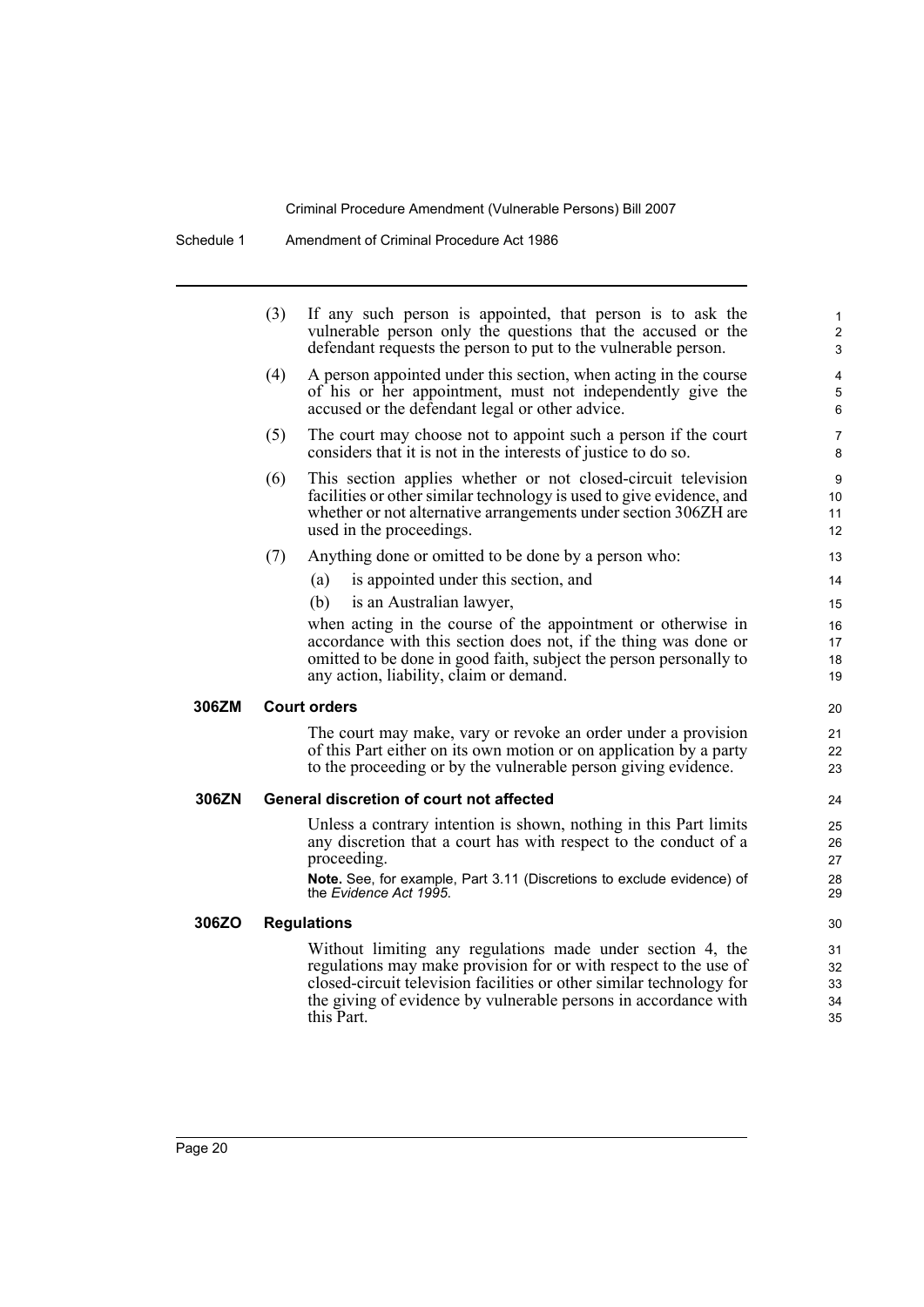Amendment of Criminal Procedure Act 1986 Schedule 1

|        | 306ZP       |                   | <b>Rules of court</b>                                                                                                                                                                                                                                                         | 1                             |
|--------|-------------|-------------------|-------------------------------------------------------------------------------------------------------------------------------------------------------------------------------------------------------------------------------------------------------------------------------|-------------------------------|
|        |             | (1)               | Rules of court may (subject to any regulations made under this<br>Act) be made in respect of the giving of evidence under this Part.                                                                                                                                          | $\overline{\mathbf{c}}$<br>3  |
|        |             | (2)               | In particular, rules of court may (subject to the regulations) also<br>make provision for or with respect to the use of closed-circuit<br>television facilities or other similar technology for the giving of<br>evidence by vulnerable persons in accordance with this Part. | 4<br>5<br>6<br>$\overline{7}$ |
| $[14]$ |             |                   | Schedule 2 Savings, transitional and other provisions                                                                                                                                                                                                                         | 8                             |
|        |             |                   | Insert at the end of clause $1(1)$ :                                                                                                                                                                                                                                          | 9                             |
|        |             |                   | Criminal Procedure Amendment (Vulnerable Persons) Act 2007                                                                                                                                                                                                                    | 10                            |
| $[15]$ |             | <b>Schedule 2</b> |                                                                                                                                                                                                                                                                               | 11                            |
|        |             |                   | Insert at the end of the Schedule with appropriate Part and clause numbers:                                                                                                                                                                                                   | 12                            |
|        | <b>Part</b> |                   | Provisions consequent on enactment of<br><b>Criminal Procedure Amendment</b><br>(Vulnerable Persons) Act 2007                                                                                                                                                                 | 13<br>14<br>15                |
|        |             | <b>Definition</b> |                                                                                                                                                                                                                                                                               | 16                            |
|        |             |                   | In this Part:<br><b>amending Act</b> means the Criminal Procedure Amendment<br>(Vulnerable Persons) Act 2007.                                                                                                                                                                 | 17<br>18<br>19                |
|        |             |                   | <b>Amendments</b>                                                                                                                                                                                                                                                             | 20                            |
|        |             |                   | The amendments made to this Act by the amending Act do not<br>any proceedings commenced<br>before<br>extend<br>the<br>to<br>commencement of the amendments and any such proceedings are<br>to be dealt with as if the amending Act had not been enacted.                      | 21<br>22<br>23<br>24          |
|        |             |                   | Effect of repeal of Evidence (Children) Act 1997                                                                                                                                                                                                                              | 25                            |
|        |             |                   | Any proceedings to which the <i>Evidence (Children) Act 1997</i><br>applied that were pending immediately before the repeal of that<br>Act by the amending Act are to continue to be dealt with as if that<br>Act had not been repealed.                                      | 26<br>27<br>28<br>29          |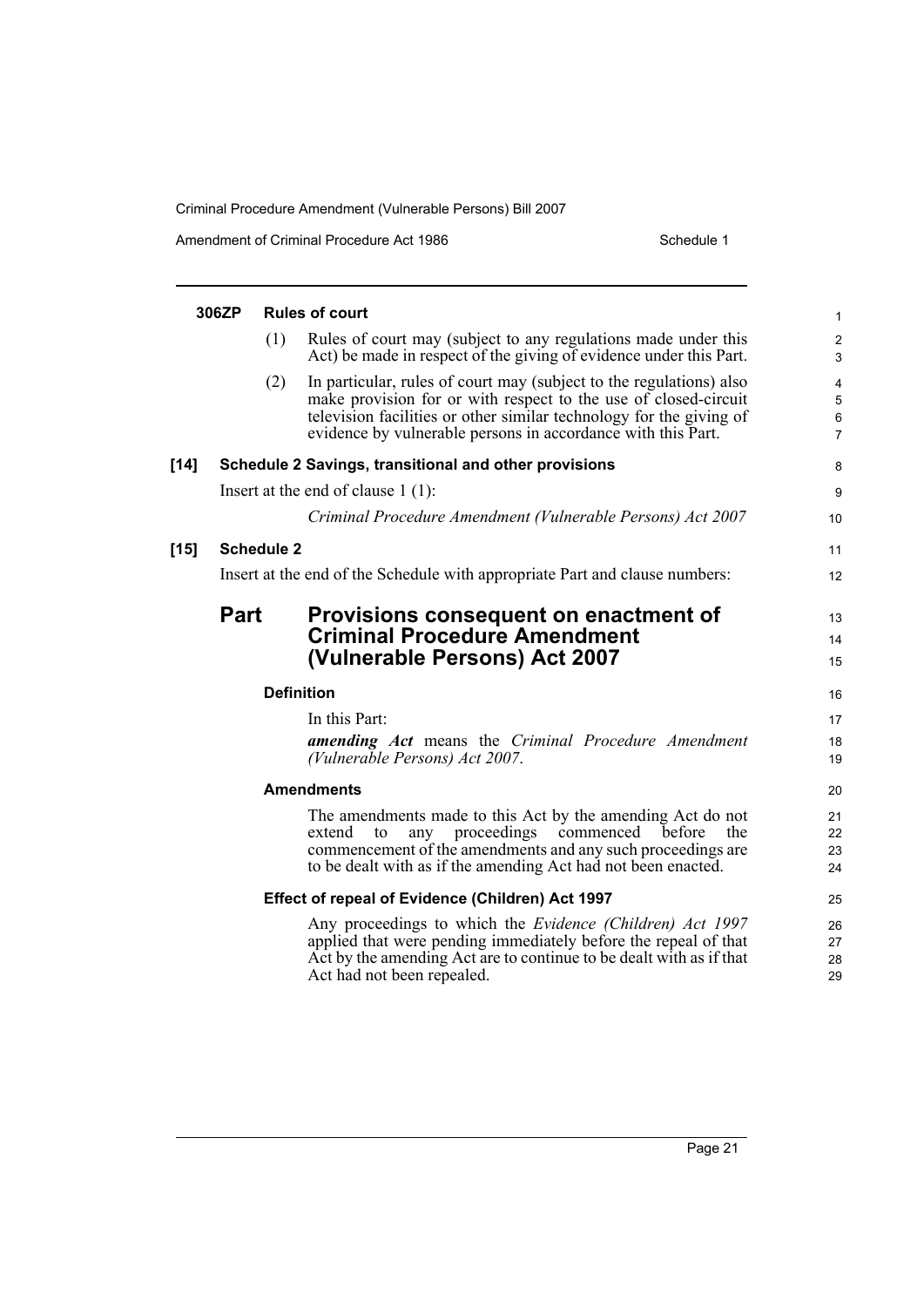<span id="page-27-0"></span>

|               | <b>Schedule 2</b><br><b>Consequential amendment of other Acts</b>                                | 1              |
|---------------|--------------------------------------------------------------------------------------------------|----------------|
|               | (Section 4)                                                                                      | $\overline{c}$ |
| 2.1           | <b>Children (Criminal Proceedings) Act 1987 No 55</b>                                            | 3              |
|               | Section 11 Publication and broadcasting of names                                                 | 4              |
|               | Omit "Part 3 of the <i>Evidence (Children) Act 1997</i> " from section 11 (6).                   | 5              |
|               | Insert instead "Division 3 of Part 6 of Chapter 6 of the Criminal Procedure Act<br>$1986$ ".     | 6<br>7         |
| $2.2^{\circ}$ | Crimes Act 1900 No 40                                                                            | 8              |
| [1]           | Section 562ZH Measures to protect children in AVO proceedings                                    | 9              |
|               | Omit "Parts 3 and 4 of the <i>Evidence (Children) Act 1997</i> " from section<br>$562ZH(5)$ .    | 10<br>11       |
|               | Insert instead "Divisions 3 and 4 of Part 6 of Chapter 6 of the Criminal<br>Procedure Act 1986". | 12<br>13       |
| $[2]$         | Section 562ZH (6)                                                                                | 14             |
|               | Omit "Part 3 of the <i>Evidence (Children) Act 1997</i> ".                                       | 15             |
|               | Insert instead "Division 3 of Part 6 of Chapter 6 of the Criminal Procedure Act<br>$1986$ ".     | 16<br>17       |
| $[3]$         | Section 562ZN Right to presence of supportive person                                             | 18             |
|               | Omit "child to whom section 27 of the Evidence (Children) Act 1997" from<br>section $562ZN(1)$ . | 19<br>20       |
|               | Insert instead "person to whom section 306ZK of the Criminal Procedure Act<br>1986".             | 21<br>22       |